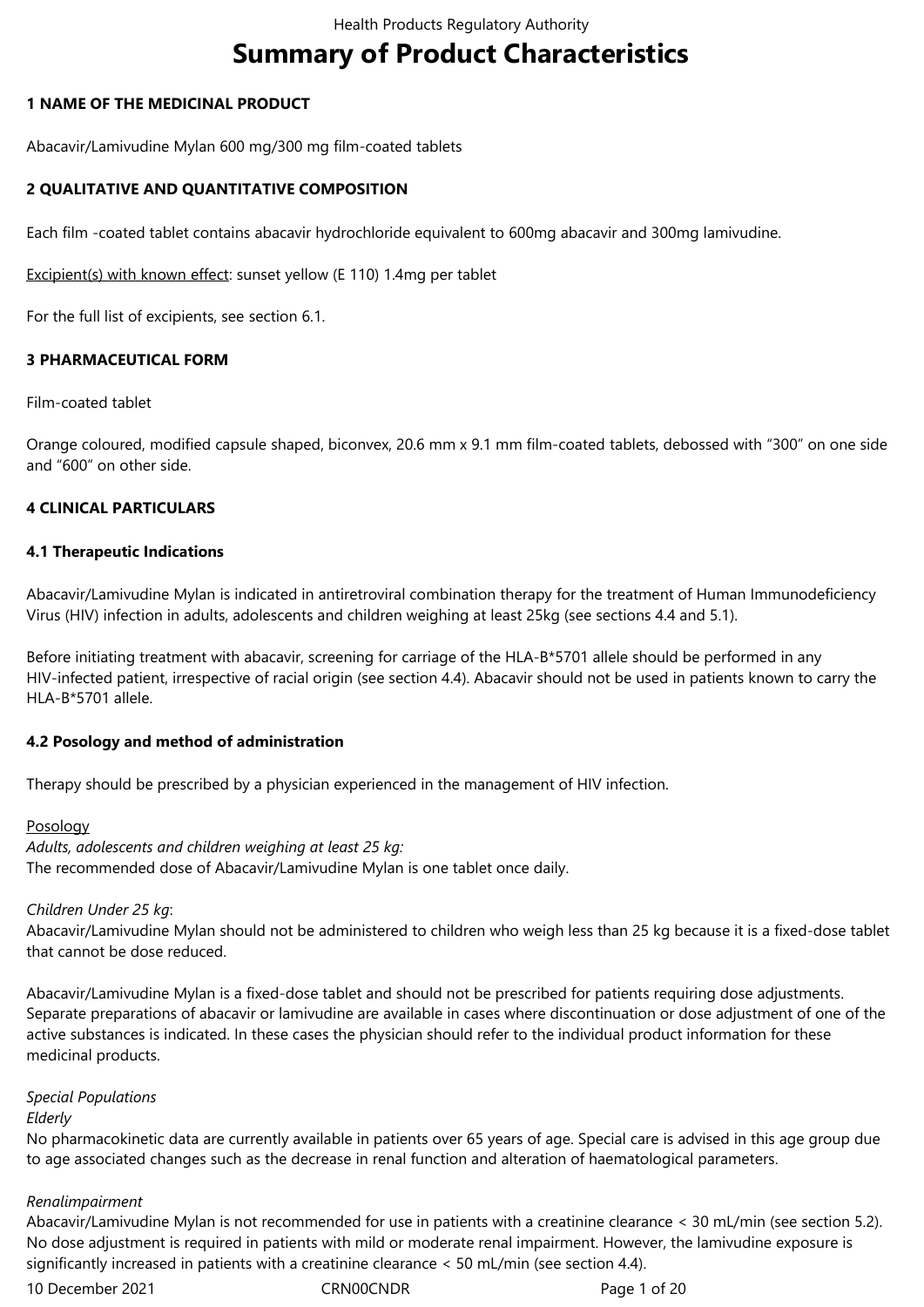# *Hepaticimpairment*

Abacavir is primarily metabolised by the liver. No clinical data are available in patients with moderate or severe hepatic impairment, therefore the use of Abacavir/Lamivudine Mylan is not recommended unless judged necessary. In patients with mild hepatic impairment (Child-Pugh score 5-6) close monitoring is required, including monitoring of abacavir plasma levels if feasible (see sections 4.4 and 5.2).

## *Paediatricpopulation*

The safety and efficacy of abacavir/lamivudine in children weighing less than 25 kg has not been established. Currently available data are described in section 4.8, 5.1 and 5.2 but no recommendation on posology can be made.

# Method of administration

Oral use.

Abacavir/Lamivudine Mylan can be taken with or without food.

# **4.3 Contraindications**

Hypersensitivity to the active substances or to any of the excipients listed in section 6.1. See sections 4.4 and 4.8.

# **4.4 Special warnings and precautions for use**

The special warnings and precautions relevant to abacavir and lamivudine are included in this section. There are no additional precautions and warnings relevant to abacavir/lamivudine.

While effective viral suppression with antiretroviral therapy has been proven to substantially reduce the risk of sexual transmission, a residual risk cannot be excluded. Precautions to prevent transmission should be taken in accordance with national guidelines.

# **Hypersensitivity reactions** (see also section 4.8)

Abacavir is associated with a risk for hypersensitivity reactions (HSR) (see section 4.8) characterised by fever and/or rash with other symptoms indicating multi-organ involvement. HSRs have been observed with abacavir, some of which have been life-threatening, and in rare cases fatal, when not managed appropriately.

The risk for abacavir HSR to occur is high for patients who test positive for the HLA-B\*5701 allele. However, abacavir HSRs have been reported at a lower frequency in patients who do not carry this allele.

Therefore the following should be adhered to:

- HLA-B\*5701 status must always be documented prior to initiating therapy.
- Abacavir/Lamivudine Mylan should never be initiated in patients with a positive HLA-B\*5701 status, nor in patients with a negative HLA-B\*5701 status who had a suspected abacavir HSR on a previous abacavir-containing regimen. (e.g. Ziagen, Trizivir, Triumeq)
- Abacavir/Lamivudine Mylan **must be stopped without delay**, even in the absence of the HLA-B\*5701 allele, if an HSR is suspected. Delay in stopping treatment with Abacavir/Lamivudine Mylan after the onset of hypersensitivity may result in a life-threatening reaction.
- After stopping treatment with Abacavir/Lamivudine Mylan for reasons of a suspected HSR, Abacavir/Lamivudine Mylan **or any other medicinal product containing abacavir** (e.g. Ziagen, Trizivir, Triumeq) **must never be re-initiated**.
- Restarting abacavir containing products following a suspected abacavir HSR can result in a prompt return of symptoms within hours. This recurrence is usually more severe than on initial presentation, and may include life-threatening hypotension and death.
- In order to avoid restarting abacavir, patients who have experienced a suspected HSR should be instructed to dispose of their remaining Abacavir/Lamivudine Mylan tablets.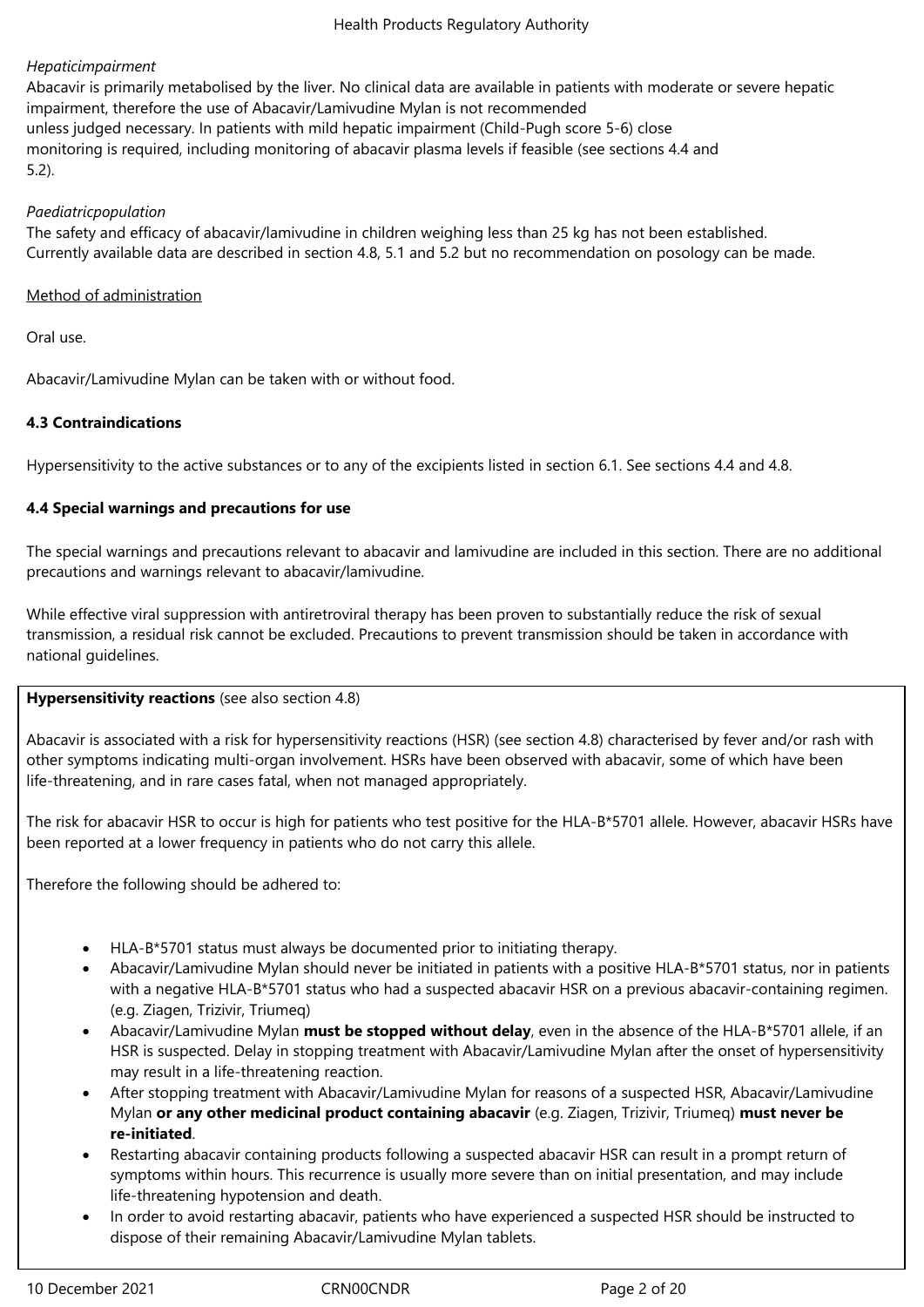1. **Clinical Description of** *abacavir HSR* Abacavir HSR has been well characterised through clinical studies and during post marketing follow-up. Symptoms usually appeared within the first six weeks (median time to onset 11 days) of initiation of treatment with abacavir, **although these reactions may occur at any time during therapy.** Almost all HSR to abacavir include fever and/or rash. Other signs and symptoms that have been observed as part of abacavir HSR are described in detail in section 4.8 (Description of selected adverse reactions), including respiratory and gastrointestinal symptoms. Importantly, such symptoms **may lead to misdiagnosis of HSR as respiratory disease (pneumonia, bronchitis, pharyngitis), or gastroenteritis.** The symptoms related to HSR worsen with continued therapy and can be life-threatening. These symptoms usually resolve upon discontinuation of abacavir. Rarely, patients who have stopped abacavir for reasons other than symptoms of HSR have also experienced life-threatening reactions within hours of re- initiating abacavir therapy (see Section 4.8 Description of selected adverse reactions). Restarting abacavir in such patients must be done in a setting where medical assistance is readily available.

## Weight and metabolic parameters

An increase in weight and in levels of blood lipids and glucose may occur during antiretroviral therapy. Such changes may in part be linked to disease control and life style. For lipids, there is in some cases evidence for a treatment effect, while for weight gain there is no strong evidence relating this to any particular treatment. For monitoring of blood lipids and glucose reference is made to established HIV treatment guidelines. Lipid disorders should be managed as clinically appropriate.

# Pancreatitis

Pancreatitis has been reported, but a causal relationship to lamivudine and abacavir is uncertain.

# Risk of virological failure

- Triple nucleoside therapy: There have been reports of a high rate of virological failure, and of emergence of resistance at an early stage when abacavir and lamivudine were combined with tenofovir disoproxil fumarate as a once daily regimen.
- The risk of virological failure with abacavir/lamivudine might be higher than with other therapeutic options (see section 5.1).

## Liver disease

The safety and efficacy of abacavir/lamivudine has not been established in patients with significant underlying liver disorders. Abacavir/lamivudine is not recommended in patients with moderate or severe hepatic impairment (see sections 4.2 and 5.2).

Patients with pre-existing liver dysfunction, including chronic active hepatitis have an increased frequency of liver function abnormalities during combination antiretroviral therapy, and should be monitored according to standard practice. If there is evidence of worsening liver disease in such patients, interruption or discontinuation of treatment must be considered.

## Patients co-infected with chronic hepatitis B or C virus

Patients with chronic hepatitis B or C and treated with combination antiretroviral therapy are at an increased risk of severe and potentially fatal hepatic adverse reactions. In case of concomitant antiviral therapy for hepatitis B or C, please refer also to the relevant product information for these medicinal products.

If lamivudine is being used concomitantly for the treatment of HIV and hepatitis B virus (HBV), additional information relating to the use of lamivudine in the treatment of hepatitis B infection can be found in the Summary of Product Characteristics for products containing lamivudine that are indicated for the treatment of HBV.

If Abacavir/Lamivudine Mylan is discontinued in patients co-infected with HBV, periodic monitoring of both liver function tests

10 December 2021 CRN00CNDR Page 3 of 20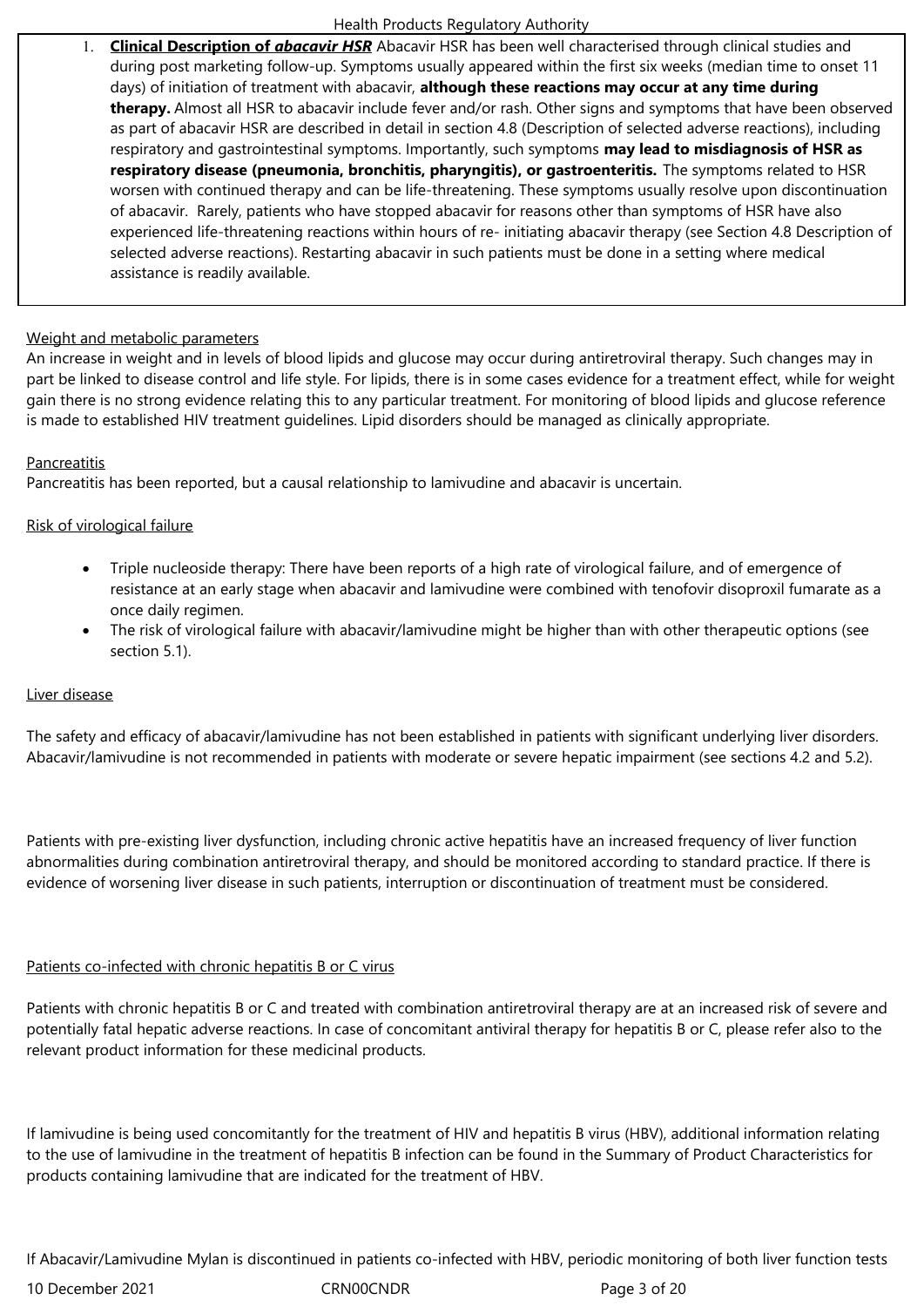and markers of HBV replication is recommended, as withdrawal of lamivudine may result in an acute exacerbation of hepatitis (see the Summary of Product Characteristics for products containing lamivudine that are indicated for the treatment of HBV).

## Mitochondrial dysfunction following exposure *in utero*

Nucleoside and nucleotide analogues may impact mitochondrial function to a variable degree, which is most pronounced with stavudine, didanosine and zidovudine. There have been reports of mitochondrial dysfunction in HIV‑negative infants exposed *in utero* and/or post-natally to nucleoside analogues; these have predominantly concerned treatment with regimens containing zidovudine. The main adverse reactions reported are haematological disorders (anaemia, neutropenia) and metabolic disorders (hyperlactatemia, hyperlipasemia). These reactions have often been transitory. Late-onset neurological disorders have been rarely reported (hypertonia, convulsion, abnormal behaviour). Whether such neurological disorders are transient or permanent is currently unknown. The findings should be considered for any child exposed *in utero* to nucleoside and nucleotide analogues, who presents with severe clinical findings of unknown etiology, particularly neurologic findings. These findings do not affect current national recommendations to use antiretroviral therapy in pregnant women to prevent vertical transmission of HIV.

## Immune Reactivation Syndrome

In HIV-infected patients with severe immune deficiency at the time of institution of combination antiretroviral therapy (CART), an inflammatory reaction to asymptomatic or residual opportunistic pathogens may arise and cause serious clinical conditions, or aggravation of symptoms. Typically, such reactions have been observed within the first few weeks or months of initiation of CART. Relevant examples are cytomegalovirus retinitis, generalised and/or focal mycobacterial infections, and *Pneumocystis jirovecii*pneumonia (often referred to as PCP). Any inflammatory symptoms should be evaluated and treatment instituted when necessary. Autoimmune disorders (such as Graves' disease and autoimmune hepatitis) have also been reported to occur in the setting of immune reactivation; however, the reported time to onset is more variable and these events can occur many months after initiation of treatment.

## **Osteonecrosis**

Although the etiology is considered to be multifactorial (including corticosteroid use, alcohol consumption, severe immunosuppression, higher body mass index), cases of osteonecrosis have been reported particularly in patients with advanced HIV-disease and/or long-term exposure to CART. Patients should be advised to seek medical advice if they experience joint aches and pain, joint stiffness or difficulty in movement.

## Opportunistic infections

Patients should be advised that abacavir/lamivudine or any other antiretroviral therapy does not cure HIV infection and that they may still develop opportunistic infections and other complications of HIV infection. Therefore patients should remain under close clinical observation by physicians experienced in the treatment of these associated HIV diseases.

## Myocardial infarction

Observational studies have shown an association between myocardial infarction and the use of abacavir. Those studied were mainly antiretroviral experienced patients. Data from clinical trials showed limited numbers of myocardial infarction and could not exclude a small increase in risk. Overall the available data from observational cohorts and from randomised trials show some inconsistency so can neither confirm nor refute a causal relationship between abacavir treatment and the risk of myocardial infarction. To date, there is no established biological mechanism to explain a potential increase in risk. When prescribing Abacavir/Lamivudine Mylan, action should be taken to minimize all modifiable risk factors (e.g. smoking, hypertension, and hyperlipidaemia).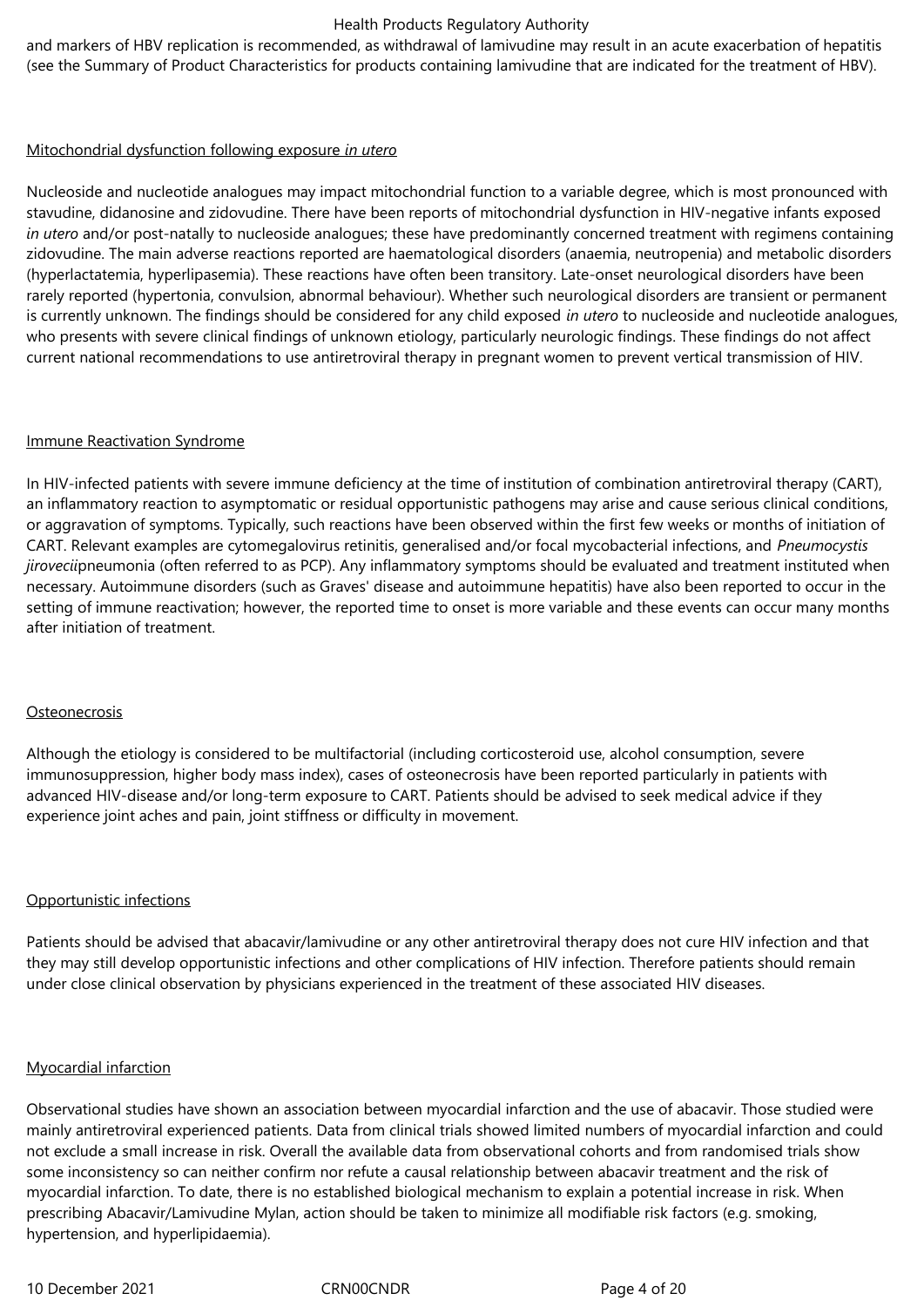Administration in subjects with moderate renal impairment

Patients with a creatinine clearance between 30 and 49 mL/min receiving {[Nationally completed name]} may experience a 1.6 to 3.3 - fold higher lamivudine exposure (AUC) than patients with a creatinine clearance ≥50 mL/min. There are no safety data from randomized, controlled trials comparing {[Nationally completed name]} to the individual components in patients with a creatinine clearance between 30 and 49 mL/min who received dose-adjusted lamivudine. In the original lamivudine registrational trials in combination with zidovudine, higher lamivudine exposures were associated with higher rates of haematologic toxicities (neutropenia and anaemia), although discontinuations due to neutropenia or anaemia each occurred in <1% of subjects. Other lamivudine-related adverse events (such as gastro-intestinal and hepatic disorders) may occur.

Patients with a sustained creatinine clearance between 30 and 49 mL/min who receive {[Nationally completed name]} should be monitored for lamivudine-related adverse events, notably haematologic toxicities. If new or worsening neutropenia or anaemia develop, a dose adjustment of lamivudine, per lamivudine prescribing information, is indicated, which cannot be achieved with {[Nationally completed name]}. {[Nationally completed name]} should be discontinued and the individual components should be used to construct the treatment regimen.

## Drug Interactions

Abacavir/Lamivudine Mylan should not be taken with any other medicinal products containing lamivudine or medicinal products containing emtricitabine.

The combination of lamivudine with cladribine is not-recommended (see section 4.5).

## Excipients

Abacavir/Lamivudine Mylan contains the azo colouring agent sunset yellow, which may cause allergic reactions.

## **4.5 Interaction with other medicinal products and other forms of interactions**

Abacavir/Lamivudine Mylan contains abacavir and lamivudine, therefore any interactions identified for these individually are relevant to Abacavir/Lamivudine Mylan. Clinical studies have shown that there are no clinically significant interactions between abacavir and lamivudine.

Abacavir is metabolised by UDP-glucuronyltransferase (UGT) enzymes and alcohol dehydrogenase; co‑administration of inducers or inhibitors of UGT enzymes or with compounds eliminated through alcohol dehydrogenase could alter abacavir exposure. Lamivudine is cleared renally. Active renal secretion of lamivudine in the urine is mediated through organic cation transporters (OCTs); co‑administration of lamivudine with OCT inhibitors may increase lamivudine exposure.

Abacavir and lamivudine are not significantly metabolised by cytochrome P450 enzymes (such as CYP 3A4, CYP 2C9 or CYP 2D6) nor do they induce this enzyme system. Lamivudine does not inhibit cytochrome P450 enzymes. Abacavir shows limited potential to inhibit metabolism mediated by CYP3A4 and has been shown in vitro not to inhibit CYP2C9 or CYP 2D6 enzymes. In vitro studies have shown that abacavir has potential to inhibit cytochrome P450 1A1 (CYP1A1). Therefore, there is little potential for interactions with antiretroviral protease inhibitors, non-nucleosides and other medicinal products metabolised by major P450 enzymes.

Abacavir/Lamivudine Mylan should not be taken with any other medicinal products containing lamivudine (see section 4.4).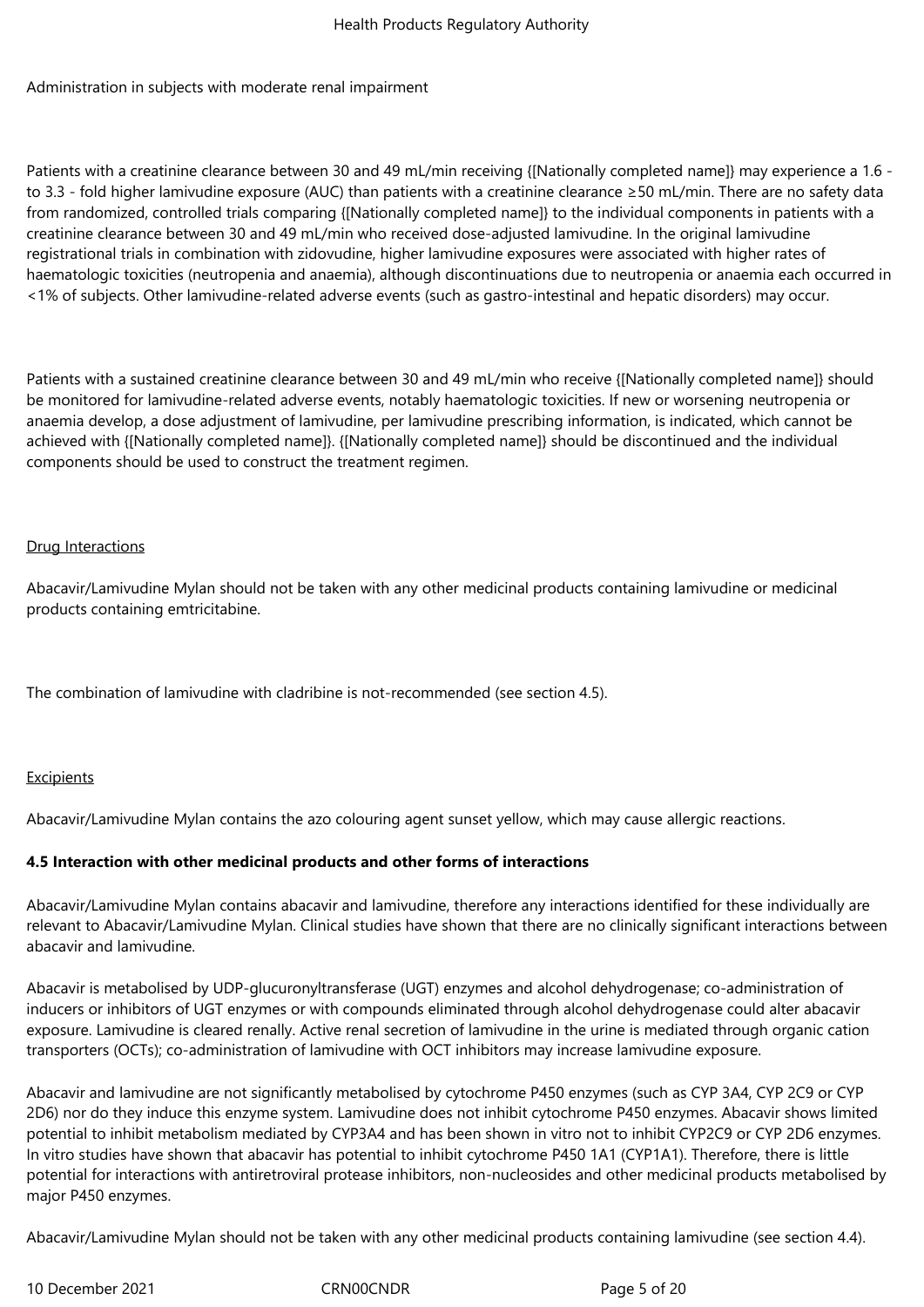The list below should not be considered exhaustive but is representative of the classes studied.

| <b>Drugs by Therapeutic Area</b>                             | <b>Interaction</b><br>Geometricmean change (%)       | Recommendation concerningco-administration                                                                                                                                                                                                                                                       |  |  |
|--------------------------------------------------------------|------------------------------------------------------|--------------------------------------------------------------------------------------------------------------------------------------------------------------------------------------------------------------------------------------------------------------------------------------------------|--|--|
|                                                              | (Possiblemechanism)                                  |                                                                                                                                                                                                                                                                                                  |  |  |
| <b>ANTIRETROVIRAL</b><br><b>MEDICINAL PRODUCTS</b>           |                                                      |                                                                                                                                                                                                                                                                                                  |  |  |
| Didanosine / Abacavir                                        | Interaction not studied.                             | No dosage adjustment necessary.                                                                                                                                                                                                                                                                  |  |  |
| Didanosine/Lamivudine                                        | Interaction not studied.                             |                                                                                                                                                                                                                                                                                                  |  |  |
| Zidovudine/Abacavir                                          | Interaction not studied.                             |                                                                                                                                                                                                                                                                                                  |  |  |
| Zidovudine/Lamivudine                                        | Lamivudine: AUC ↔                                    |                                                                                                                                                                                                                                                                                                  |  |  |
| Zidovudine 300 mg single dose                                | Zidovudine: AUC $\leftrightarrow$                    |                                                                                                                                                                                                                                                                                                  |  |  |
| Lamivudine 150 mg single dose                                |                                                      |                                                                                                                                                                                                                                                                                                  |  |  |
| Emtricitabine/Lamivudine                                     |                                                      | Due to similarities, Abacavir/Lamivudine Mylan should<br>not be administered concomitantly with other cytidine<br>analogues, such as emtricitabine.                                                                                                                                              |  |  |
| <b>ANTI-INFECTIVE PRODUCTS</b>                               |                                                      |                                                                                                                                                                                                                                                                                                  |  |  |
|                                                              |                                                      | No Abacavir/Lamivudine Mylan dosage adjustment<br>necessary.                                                                                                                                                                                                                                     |  |  |
| Trimethoprim/sulfamethoxazole<br>(Co-trimoxazole)/Abacavir   | Interaction not studied.                             | When concomitant administration with co-trimoxazole<br>is warranted, patients should be monitored clinically.<br>High doses of trimethoprim/sulfamethoxazole for the<br>treatment of Pneumocystis jirovecii pneumonia (PCP)<br>and toxoplasmosis have not been studied and should<br>be avoided. |  |  |
|                                                              | Lamivudine: AUC 140%                                 |                                                                                                                                                                                                                                                                                                  |  |  |
| Trimethoprim/sulfamethoxazole<br>(Co-trimoxazole)/Lamivudine | Trimethoprim: AUC ↔                                  |                                                                                                                                                                                                                                                                                                  |  |  |
| (160 mg/800 mg once daily for                                | Sulfamethoxazole: AUC ↔                              |                                                                                                                                                                                                                                                                                                  |  |  |
| 5 days/300 mg single dose)                                   | (organic cation transporter                          |                                                                                                                                                                                                                                                                                                  |  |  |
| <b>ANTIMYCOBACTERIALS</b>                                    | inhibition)                                          |                                                                                                                                                                                                                                                                                                  |  |  |
|                                                              | Interaction not studied.                             |                                                                                                                                                                                                                                                                                                  |  |  |
|                                                              | Potential to slightly decrease                       |                                                                                                                                                                                                                                                                                                  |  |  |
| Rifampicin/Abacavir                                          | abacavir plasma concentrations                       | Insufficient data to recommend dosage adjustment.                                                                                                                                                                                                                                                |  |  |
|                                                              | through UGT induction.                               |                                                                                                                                                                                                                                                                                                  |  |  |
| Rifampicin/Lamivudine                                        | Interaction not studied.                             |                                                                                                                                                                                                                                                                                                  |  |  |
| <b>ANTICONVULSANTS</b>                                       |                                                      |                                                                                                                                                                                                                                                                                                  |  |  |
|                                                              | Interaction not studied.                             |                                                                                                                                                                                                                                                                                                  |  |  |
| Phenobarbital/Abacavir                                       | Potential to slightly decrease                       | Insufficient data to recommend dosage adjustment.                                                                                                                                                                                                                                                |  |  |
|                                                              | abacavir plasma concentrations                       |                                                                                                                                                                                                                                                                                                  |  |  |
|                                                              | through UGT induction.                               |                                                                                                                                                                                                                                                                                                  |  |  |
| Phenobarbital/Lamivudine                                     | Interaction not studied.                             |                                                                                                                                                                                                                                                                                                  |  |  |
|                                                              | Interaction not studied.                             |                                                                                                                                                                                                                                                                                                  |  |  |
| Phenytoin/Abacavir                                           | Potential to slightly decrease                       | Insufficient data to recommend dosage adjustment.                                                                                                                                                                                                                                                |  |  |
|                                                              | abacavir plasma concentrations                       | Monitor phenytoin concentrations.                                                                                                                                                                                                                                                                |  |  |
|                                                              | through UGT induction.                               |                                                                                                                                                                                                                                                                                                  |  |  |
| Phenytoin/Lamivudine                                         | Interaction not studied.                             |                                                                                                                                                                                                                                                                                                  |  |  |
| <b>ANTIHISTAMINES</b>                                        |                                                      |                                                                                                                                                                                                                                                                                                  |  |  |
| (HISTAMINE H2 RECEPTOR<br><b>ANTAGONISTS)</b>                |                                                      |                                                                                                                                                                                                                                                                                                  |  |  |
| Ranitidine/Abacavir                                          | Interaction not studied.                             | No dosage adjustment necessary.                                                                                                                                                                                                                                                                  |  |  |
|                                                              | Interaction not studied.                             |                                                                                                                                                                                                                                                                                                  |  |  |
|                                                              | Clinically significant interaction                   |                                                                                                                                                                                                                                                                                                  |  |  |
| Ranitidine/Lamivudine                                        | unlikely. Ranitidine eliminated                      |                                                                                                                                                                                                                                                                                                  |  |  |
|                                                              | only in part by renal organic                        |                                                                                                                                                                                                                                                                                                  |  |  |
| Cimetidine/Abacavir                                          | cation transport system.<br>Interaction not studied. | No dosage adjustment necessary.                                                                                                                                                                                                                                                                  |  |  |
| 10 December 2021                                             | CRN00CNDR                                            | Page 6 of 20                                                                                                                                                                                                                                                                                     |  |  |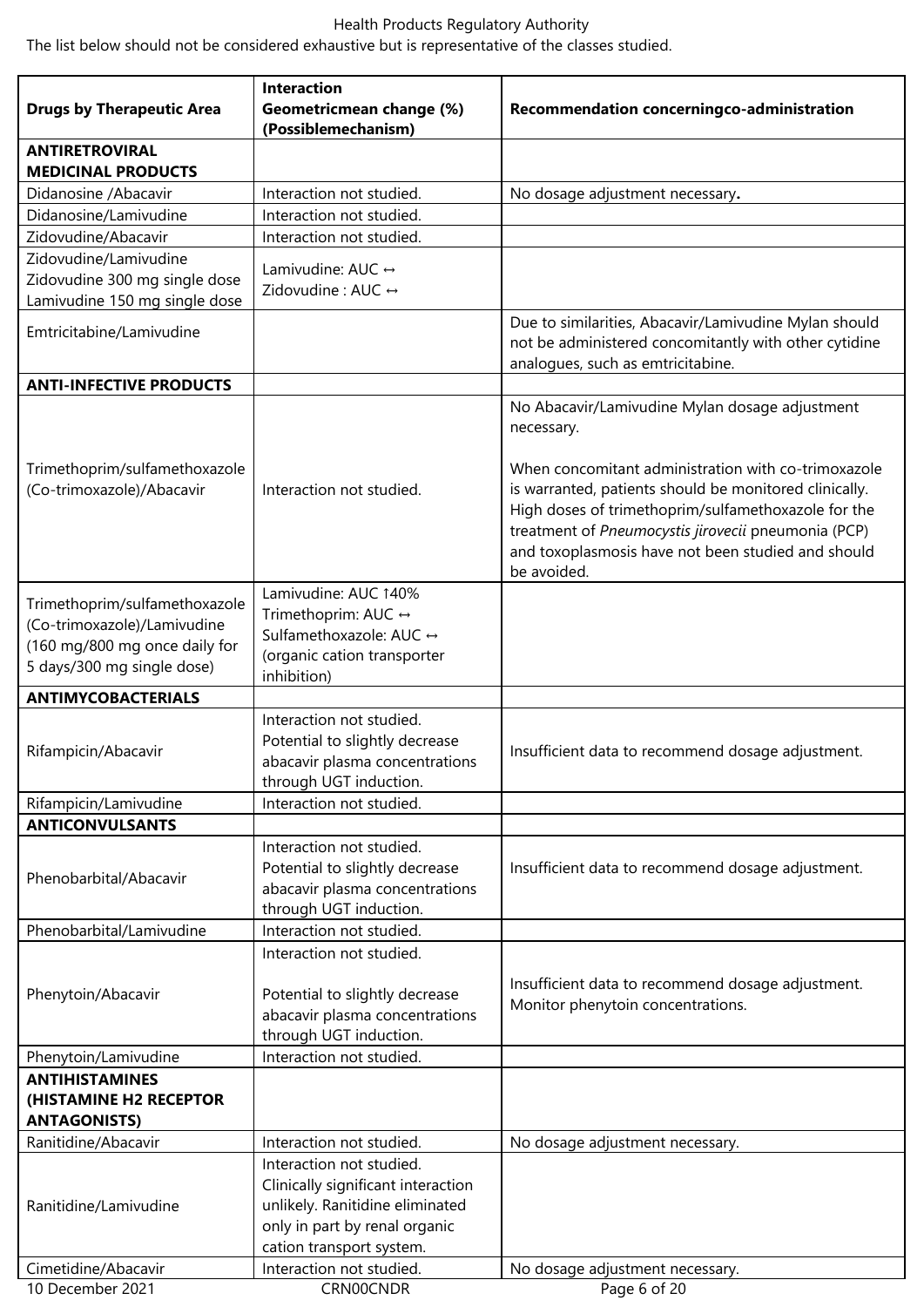|                                                                                     | Interaction not studied.<br>Clinically significant interaction                                                                                                                                                                                                                                                                            |                                                                                                                                                                                                                                                                                                                                                                              |
|-------------------------------------------------------------------------------------|-------------------------------------------------------------------------------------------------------------------------------------------------------------------------------------------------------------------------------------------------------------------------------------------------------------------------------------------|------------------------------------------------------------------------------------------------------------------------------------------------------------------------------------------------------------------------------------------------------------------------------------------------------------------------------------------------------------------------------|
| Cimetidine/Lamivudine                                                               | unlikely. Cimetidine eliminated                                                                                                                                                                                                                                                                                                           |                                                                                                                                                                                                                                                                                                                                                                              |
|                                                                                     | only in part by renal organic<br>cation transport system.                                                                                                                                                                                                                                                                                 |                                                                                                                                                                                                                                                                                                                                                                              |
| <b>CYTOTOXICS</b>                                                                   |                                                                                                                                                                                                                                                                                                                                           |                                                                                                                                                                                                                                                                                                                                                                              |
| Cladribine/Lamivudine                                                               | Interaction not studied.<br>In vitro lamivudine inhibits the<br>intracellular phosphorylation of<br>cladribine leading to a potential<br>risk of cladribine loss of efficacy<br>in case of combination in the<br>clinical setting. Some clinical<br>findings also support a possible<br>interaction between lamivudine<br>and cladribine. | Therefore, the concomitant use of lamivudine with<br>cladribine is not recommended (see section 4.4).                                                                                                                                                                                                                                                                        |
| <b>OPIOIDS</b>                                                                      |                                                                                                                                                                                                                                                                                                                                           |                                                                                                                                                                                                                                                                                                                                                                              |
| Methadone/Abacavir<br>(40 to 90 mg once daily for 14                                | Abacavir: AUC ↔                                                                                                                                                                                                                                                                                                                           | No Abacavir/Lamivudine Mylan dosage adjustment<br>necessary.                                                                                                                                                                                                                                                                                                                 |
| days/600 mg single dose, then                                                       | $C_{\text{max}}$ 435%                                                                                                                                                                                                                                                                                                                     | Methadone dosage adjustment unlikely in majority of                                                                                                                                                                                                                                                                                                                          |
| 600 mg twice daily for 14 days)                                                     | Methadone: CL/F 122%                                                                                                                                                                                                                                                                                                                      | patients; occasionally methadone re-titration may be<br>required.                                                                                                                                                                                                                                                                                                            |
| Methadone/Lamivudine                                                                | Interaction not studied.                                                                                                                                                                                                                                                                                                                  |                                                                                                                                                                                                                                                                                                                                                                              |
| <b>RETINOIDS</b>                                                                    |                                                                                                                                                                                                                                                                                                                                           |                                                                                                                                                                                                                                                                                                                                                                              |
| Retinoid compounds<br>(e.g. isotretinoin)/Abacavir                                  | Interaction not studied.<br>Possible interaction given<br>common pathway of elimination<br>via alcohol dehydrogenase.                                                                                                                                                                                                                     | Insufficient data to recommend dosage adjustment.                                                                                                                                                                                                                                                                                                                            |
| Retinoid compounds<br>(e.g. isotretinoin)/Lamivudine<br>No drug interaction studies | Interaction not studied.                                                                                                                                                                                                                                                                                                                  |                                                                                                                                                                                                                                                                                                                                                                              |
|                                                                                     |                                                                                                                                                                                                                                                                                                                                           |                                                                                                                                                                                                                                                                                                                                                                              |
| <b>MISCELLANEOUS</b>                                                                |                                                                                                                                                                                                                                                                                                                                           |                                                                                                                                                                                                                                                                                                                                                                              |
|                                                                                     | Abacavir: AUC 141% Ethanol:                                                                                                                                                                                                                                                                                                               |                                                                                                                                                                                                                                                                                                                                                                              |
| Ethanol/Abacavir<br>(0.7 g/kg single dose/600 mg<br>single dose)                    | AUC $\leftrightarrow$<br>(Inhibition of alcohol<br>dehydrogenase)                                                                                                                                                                                                                                                                         | No dosage adjustment necessary.                                                                                                                                                                                                                                                                                                                                              |
| Ethanol/Lamivudine                                                                  | Interaction not studied.                                                                                                                                                                                                                                                                                                                  |                                                                                                                                                                                                                                                                                                                                                                              |
| Sorbitol solution (3.2 g, 10.2 g,<br>13.4 g)/ Lamivudine                            | Single dose lamivudine oral<br>solution 300 mg<br>Lamivudine:<br>AUC _ 14%; 32%; 36%<br>Cmax 28%; 52%, 55%.                                                                                                                                                                                                                               | When possible, avoid chronic<br>coadministration of Abacavir/Lamivudine Mylan with<br>medicinal<br>products containing sorbitol or<br>other osmotic acting polyalcohols<br>or monosaccharide<br>alcohols (e.g. xylitol, mannitol,<br>lactitol, maltitol). Consider more<br>frequent monitoring of HIV-1<br>viral load when chronic<br>coadministration cannot be<br>avoided. |
|                                                                                     | Riociguat                                                                                                                                                                                                                                                                                                                                 |                                                                                                                                                                                                                                                                                                                                                                              |
| Riociguat/Abacavir                                                                  | In vitro, abacavir inhibits CYP1A1.<br>Concomitant administration of a<br>single dose of riociguat (0.5 mg)<br>to HIV patients receiving the<br>combination of<br>abacavir/dolutegravir/lamivudine                                                                                                                                        | Riociguat dose may need to be reduced. Consult the<br>riociguat prescribing information for dosing<br>recommendations.                                                                                                                                                                                                                                                       |
| 10 December 2021                                                                    | CRN00CNDR                                                                                                                                                                                                                                                                                                                                 | Page 7 of 20                                                                                                                                                                                                                                                                                                                                                                 |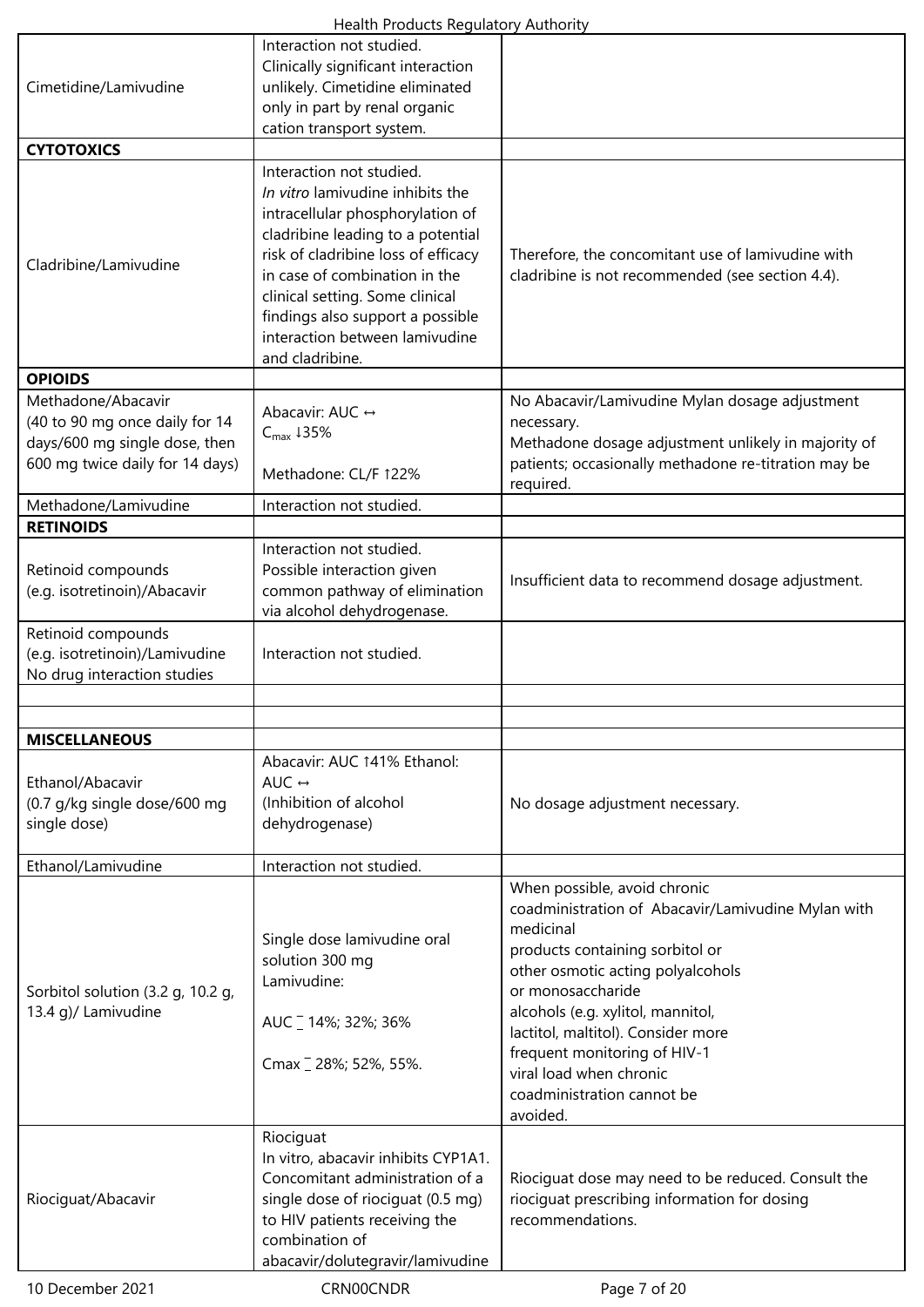|                             | (600mg/50mg/300mg once daily)                                                                                                                                                                                                    |
|-----------------------------|----------------------------------------------------------------------------------------------------------------------------------------------------------------------------------------------------------------------------------|
| led to an approximately     |                                                                                                                                                                                                                                  |
| three-fold higher riociquat |                                                                                                                                                                                                                                  |
|                             | AUC(0- $\infty$ ) when compared to                                                                                                                                                                                               |
|                             | historical riociquat $AUC(0-\infty)$                                                                                                                                                                                             |
|                             | reported in healthy subjects.                                                                                                                                                                                                    |
| . 1                         | and the Contract of the second state of the second state of the second state of the second state of the second<br>re de entre de la decida de la característica de la característica de la característica de la característica d |

Abbreviations: ↑ = Increase; ↓ = decrease; ↔ = no significant change; AUC = area under the concentration versus time curve;  $C_{\text{max}}$  = maximum observed concentration; CL/F = apparent oral clearance

# Paediatric population

Interaction studies have only been performed in adults.

# **4.6 Fertility, pregnancy and lactation**

# **Pregnancy**

As a general rule, when deciding to use antiretroviral agents for the treatment of HIV infection in pregnant women and consequently for reducing the risk of HIV vertical transmission to the newborn, the animal data as well as the clinical experience in pregnant women should be taken into account.

Animal studies with abacavir have shown toxicity to the developing embryo and foetus in rats, but not in rabbits. Animal studies with lamivudine showed an increase in early embryonic deaths in rabbits but not in rats. (see section 5.3). The active ingredients of abacavir/lamivudine may in hibit cellular DNA replication and abacavir has been shown to be carcinogenic in animal models (see section 5.3). The clinical relevance of these findings is unknown. Placental transfer of abacavir and lamivudine has been shown to occur in humans.

In pregnant women treated with abacavir, more than 800 outcomes after first trimester exposure and more than 1000 outcomes after second and third trimester exposure indicate no malformative and foeto/neonatal effect. In pregnant women treated with lamivudine, more than 1000 outcomes from first trimester and more than 1000 outcomes from second and third trimester exposure indicate no malformative and foeto/neonatal effect. There are no data on the use of abacavir/lamivudine in pregnancy, however the malformative risk is unlikely in humans based on those data.

For patients co-infected with hepatitis who are being treated with a lamivudine containing medicinal product such as Abacavir/Lamivudine Mylan and subsequently become pregnant, consideration should be given to the possibility of a recurrence of hepatitis on discontinuation of lamivudine.

# *Mitochondrial dysfunction*

Nucleoside and nucleotide analogues have been demonstrated *in vitro* and *in vivo* to cause a variable degree of mitochondrial damage. There have been reports of mitochondrial dysfunction in HIV‑negative infants exposed *in utero* and/or post-natally to nucleoside analogues (see section 4.4).

# Breast-feeding

Abacavir and its metabolites are excreted into the milk of lactating rats. Abacavir is also excreted into human milk.

Based on more than 200 mother/child pairs treated for HIV, serum concentrations of lamivudine in breastfed infants of mothers treated for HIV are very low (< 4% of maternal serum concentrations) and progressively decrease to undetectable levels when breastfed infants reach 24 weeks of age. There are no data available on the safety of abacavir and lamivudine when administered to babies less than three months old.

It is recommended that HIV infected women do not breast-feed their infants under any circumstances in order to avoid transmission of HIV.

## Fertility

Studies in animals showed that neither abacavir nor lamivudine had any effect on fertility (see section 5.3).

## **4.7 Effects on ability to drive and use machines**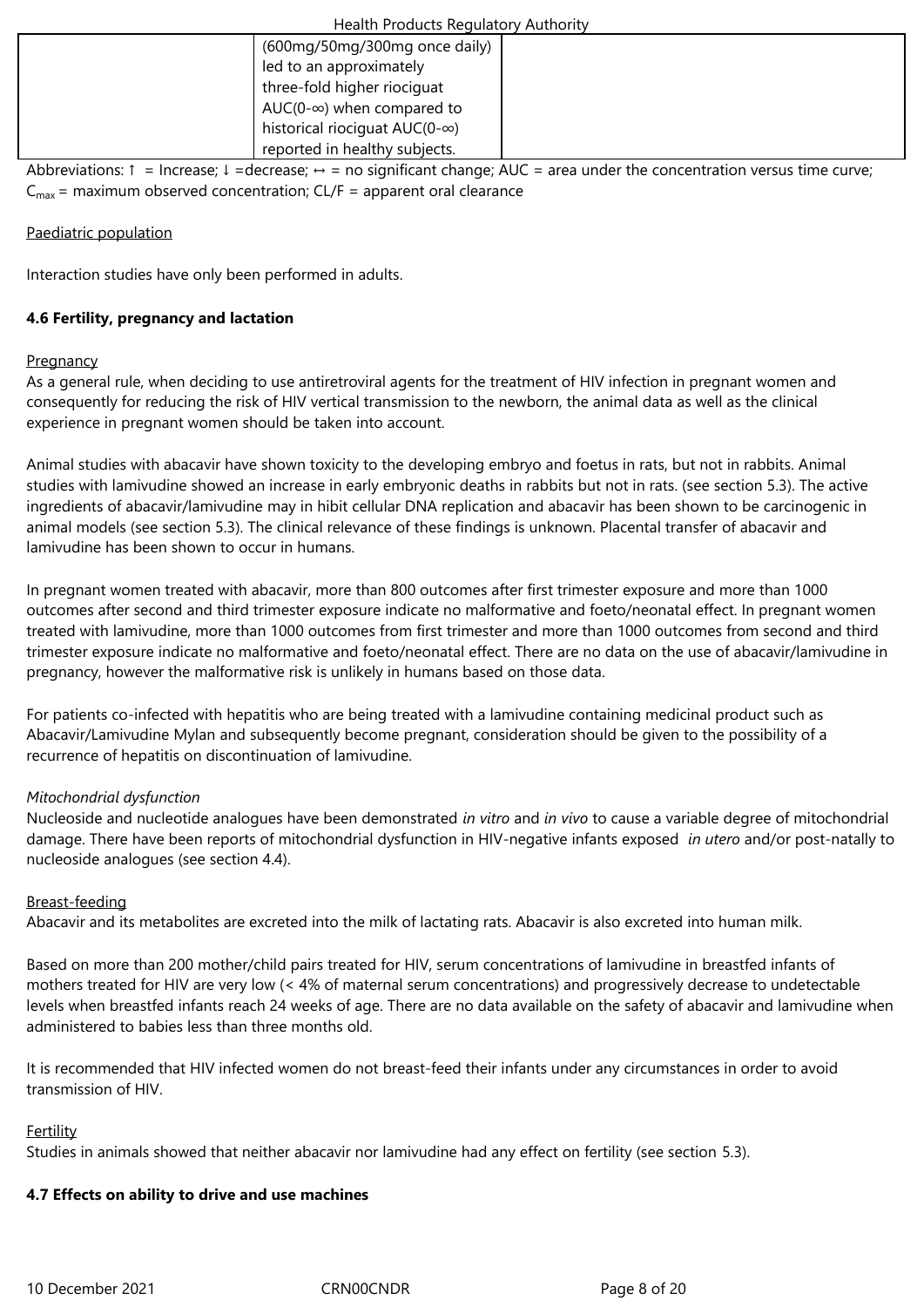No studies on the effects on ability to drive and use machines have been performed. The clinical status of the patient and the adverse reaction profile of abacavir/lamivudine should be borne in mind when considering the patient's ability to drive or operate machinery.

# **4.8 Undesirable effects**

# Summary of the safety profile

The adverse reactions reported for abacavir/lamivudine were consistent with the known safety profiles of abacavir and lamivudine when given as separate medicinal products. For many of these adverse reactions it is unclear whether they are related to the active substance, the wide range of other medicinal products used in the management of HIV infection, or whether they are a result of the underlying disease process.

Many of the adverse reactions listed in the table below occur commonly (nausea, vomiting, diarrhoea, fever, lethargy, rash) in patients with abacavir hypersensitivity. Therefore, patients with any of these symptoms should be carefully evaluated for the presence of this hypersensitivity (see section 4.4). Very rarely cases of erythema multiforme, Stevens‑Johnson syndrome or toxic epidermal necrolysis have been reported where abacavir hypersensitivity could not be ruled out. In such cases medicinal products containing abacavir should be permanently discontinued.

# Tabulated list of adverse reactions

The adverse reactions considered at least possibly related to abacavir or lamivudine are listed by body system, organ class and absolute frequency. Frequencies are defined as very common (> 1/10), common (> 1/100 to < 1/10), uncommon (> 1/1000 to < 1/100), rare (> 1/10,000 to < 1/1000), very rare (< 1/10,000).

| <b>Body system</b>                                       | <b>Abacavir</b>                                                                                                                                                            | Lamivudine                                                                                                                              |
|----------------------------------------------------------|----------------------------------------------------------------------------------------------------------------------------------------------------------------------------|-----------------------------------------------------------------------------------------------------------------------------------------|
| <b>Blood and</b><br>lymphatic                            |                                                                                                                                                                            | Uncommon: Neutropenia and anaemia (both occasionally severe), thrombocytopenia                                                          |
| systems                                                  |                                                                                                                                                                            | Very rare: Pure red cell aplasia                                                                                                        |
| disorders                                                |                                                                                                                                                                            |                                                                                                                                         |
| Immune system                                            | Common:                                                                                                                                                                    |                                                                                                                                         |
| disorders                                                | hypersensitivity                                                                                                                                                           |                                                                                                                                         |
| Metabolism and<br>nutrition<br>disorders                 | Common:<br>anorexia<br>Very rare: lactic<br>acidosis                                                                                                                       | Very rare: lactic acidosis                                                                                                              |
| Nervous system                                           | Common:                                                                                                                                                                    | Common: Headache, insomnia.                                                                                                             |
| disorders                                                | headache                                                                                                                                                                   | Very rare: Cases of peripheral neuropathy (or paraesthesia) have been reported                                                          |
| Respiratory,<br>thoracic and<br>mediastinal<br>disorders |                                                                                                                                                                            | Common: Cough, nasal symptoms                                                                                                           |
| Gastrointestinal<br>disorders                            | Common:<br>nausea,<br>vomiting,<br>diarrhoea<br>Rare:<br>pancreatitis<br>has been<br>reported, but a<br>causal<br>relationship to<br>abacavir<br>treatment is<br>uncertain | Common: Nausea, vomiting, abdominal pain or cramps, diarrhoea<br>Rare: Rises in serum amylase. Cases of pancreatitis have been reported |
| Hepatobiliary                                            |                                                                                                                                                                            | Uncommon: Transient rises in liver enzymes (AST, ALT),                                                                                  |
| disorders                                                | Common: rash                                                                                                                                                               | Rare: Hepatitis                                                                                                                         |
| Skin and<br>subcutaneous<br>tissue disorders             | (without<br>systemic<br>symptoms)                                                                                                                                          | Common: Rash, alopecia<br>Rare: Angioedema                                                                                              |

10 December 2021 **CRNOOCNDR** Page 9 of 20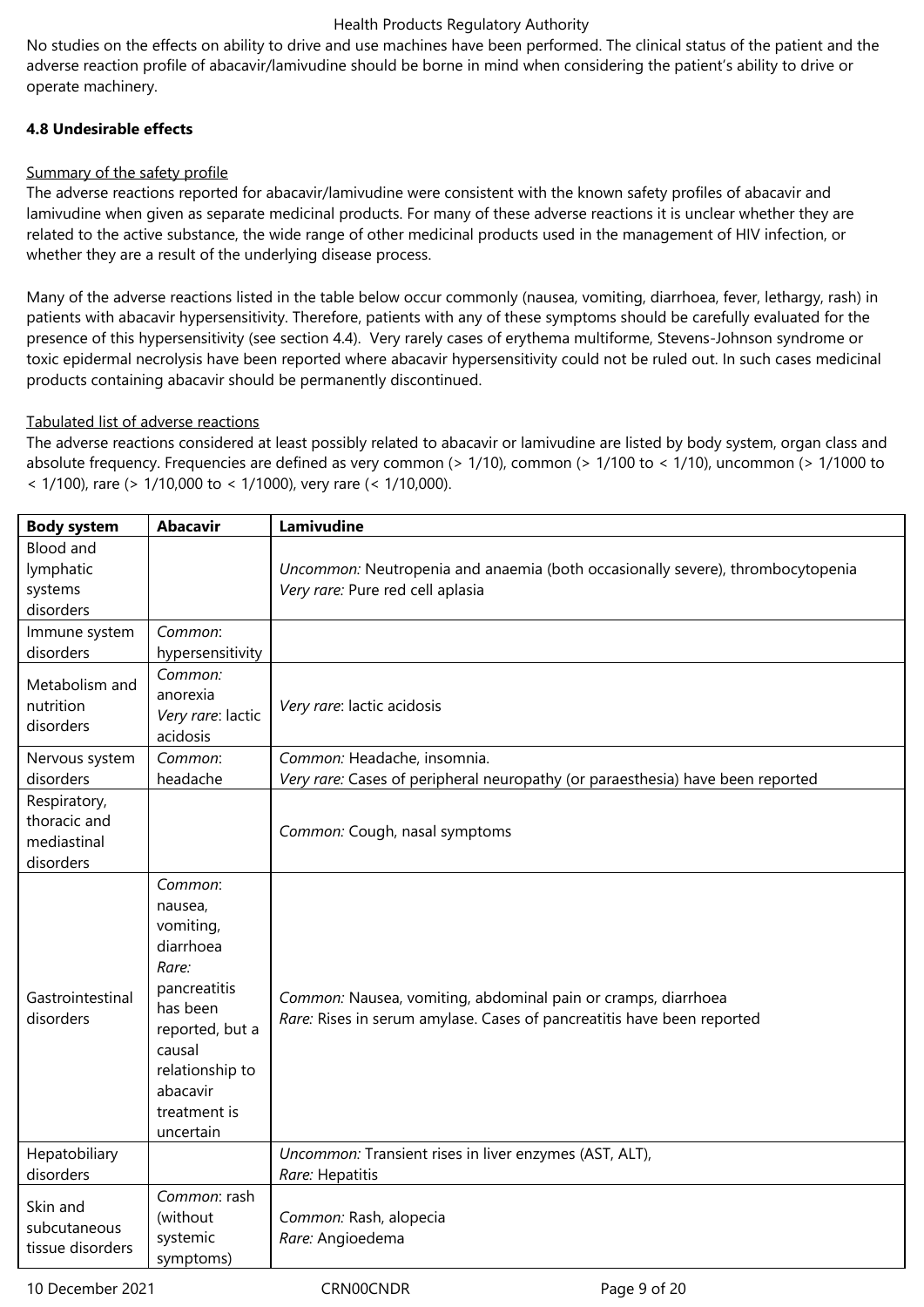|                                                               | Very rare:<br>erythema<br>multiforme,<br>Stevens-Johns<br>on syndrome<br>and toxic<br>epidermal |                                                              |
|---------------------------------------------------------------|-------------------------------------------------------------------------------------------------|--------------------------------------------------------------|
| Musculoskeletal<br>and connective<br>tissue disorders         | necrolysis                                                                                      | Common: Arthralgia, muscle disorders<br>Rare: Rhabdomyolysis |
| General<br>disorders and<br>administration<br>site conditions | Common: fever,<br>lethargy,<br>fatigue.                                                         | Common: fatigue, malaise, fever.                             |

# Description of selected adverse reactions

# *Abacavir hypersensitivity*

The signs and symptoms of this HSR are listed below. These have been identified either from clinical studies or post marketing surveillance. Those reported **in at least 10% of patients** with a hypersensitivity reaction are in bold text.

Almost all patients developing hypersensitivity reactions will have fever and/or rash (usually maculopapular or urticarial) as part of the syndrome, however reactions have occurred without rash or fever. Other key symptoms include gastrointestinal, respiratory or constitutional symptoms such as lethargy and malaise.

| Skin                    | <b>Rash</b> (usually maculopapular or urticarial)                                                 |
|-------------------------|---------------------------------------------------------------------------------------------------|
| Gastrointestinal tract  | Nausea, vomiting, diarrhoea, abdominal pain, mouth ulceration                                     |
| Respiratory tract       | <b>Dyspnoea, cough</b> , sore throat, adult respiratory distress syndrome, respiratory failure    |
| Miscellaneous           | <b>Fever, lethargy, malaise</b> oedema, lymphadenopathy, hypotension, conjunctivitis, anaphylaxis |
| Neurological/Psychiatry | Headache, paraesthesia                                                                            |
| Haematological          | Lymphopenia                                                                                       |
| Liver/pancreas          | <b>Elevated liver function tests, hepatitis, hepatic failure</b>                                  |
| Musculoskeletal         | Myalgia, rarely myolysis, arthralgia, elevated creatine phosphokinase                             |
| Urology                 | Elevated creatinine, renal failure                                                                |

Symptoms related to this HSR worsen with continued therapy and can be life-threatening and in rare instance, have been fatal.

Restarting abacavir following an abacavir HSR results in a prompt return of symptoms within hours. This recurrence of the HSR is usually more severe than on initial presentation, and may include life-threatening hypotension and death. Similar reactions have also occurred infrequently after restarting abacavir in patients who had only one of the key symptoms of hypersensitivity (see above) prior to stopping abacavir; and on very rare occasions have also been seen in patients who have restarted therapy with no preceding symptoms of a HSR (i.e., patients previously considered to be abacavir tolerant).

## *Metabolic parameters*

Weight and levels of blood lipids and glucose may increase during antiretroviral therapy (see section 4.4)

## *Immune reactivation syndrome*

In HIV-infected patients with severe immune deficiency at the time of initiation of combination antiretroviral therapy, an inflammatory reaction to asymptomatic or residual opportunistic infections may arise. Autoimmune disorders (such as Graves'

10 December 2021 CRN00CNDR Page 10 of 20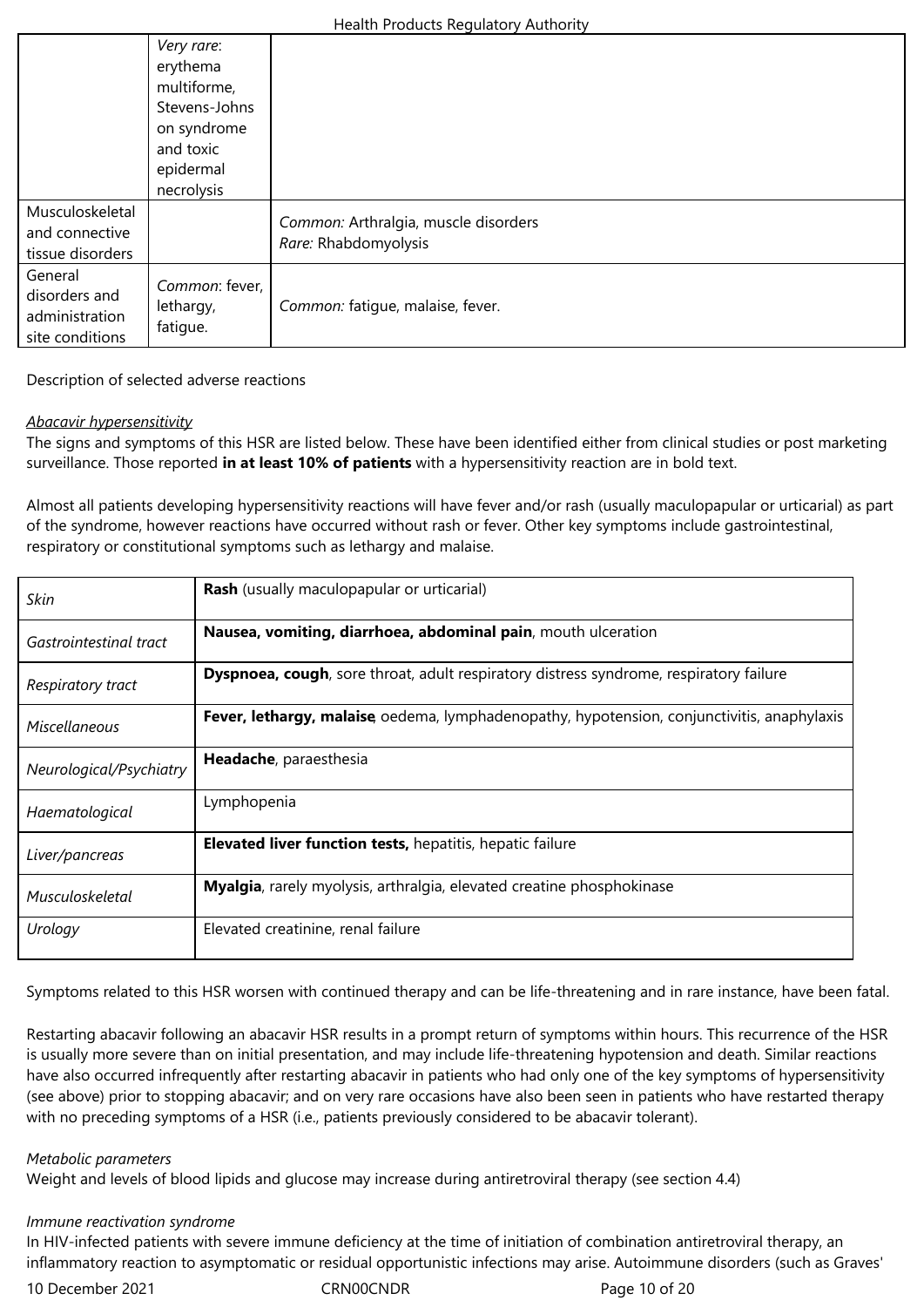disease and autoimmune hepatitis) have also been reported to occur in the setting of immune reconstitution; however, the reported time to onset is more variable and these events can occur many months after initiation of treatment (see section 4.4).

# *Osteonecrosis*

Cases of osteonecrosis have been reported, particularly in patients with generally acknowledged risk factors, advanced HIV disease or long-term exposure to CART. The frequency of this is unknown (see section 4.4).

# *Paediatric population*

The safety database to support once daily dosing in paediatric patients comes from the ARROW Trial (COL105677) in which 669 HIV-1 infected paediatric subjects (from 12 months to ≤17 years old) received abacavir and lamivudine either once or twice daily (see section 5.1). Within this population, 104 HIV-1 infected paediatric subjects weighing at least 25 kg received abacavir and lamivudine as abacavir/lamivudine once daily. No additional safety issues have been identified in paediatric subjects receiving either once or twice daily dosing compared to adults.

# Reporting of suspected adverse reactions

Reporting suspected adverse reactions after authorisation of the medicinal product is important. It allows continued monitoring of the benefit/risk balance of the medicinal product. Healthcare professionals are asked to report any suspected adverse reactions via HPRA Pharmacovigilance Website: www.hpra.ie

# **4.9 Overdose**

No specific symptoms or signs have been identified following acute overdose with abacavir or lamivudine, apart from those listed as undesirable effects.

If overdose occurs the patient should be monitored for evidence of toxicity (see section 4.8), and standard supportive treatment applied as necessary. Since lamivudine is dialysable, continuous haemodialysis could be used in the treatment of over dose, although this has not been studied. It is not known whether abacavir can be removed by peritoneal dialysis or haemodialysis.

# **5 PHARMACOLOGICAL PROPERTIES**

# **5.1 Pharmacodynamic properties**

Pharmacotherapeutic group: Antivirals for systemic use, antivirals for treatment of HIV infections, combinations. ATC code: J05AR02.

*Mechanismofaction:*Abacavir and lamivudine are nucleoside analogue reverse transcriptase inhibitors (NRTIs), and are potent selective inhibitors of HIV‑1 and HIV-2 (LAV2 and EHO) replication. Both abacavir and lamivudine are metabolised sequentially by intracellular kinases to the respective 5'-triphosphate (TP) which are the active moieties.

Lamivudine- TP and carbovir-TP (the active triphosphate form of abacavir) are substrates for and competitive inhibitors of HIV reverse transcriptase (RT). However, their main antiviral activity is through incorporation of the monophosphate form into the viral DNA chain, resulting in chain termination. Abacavir and lamivudine triphosphates show significantly less affinity for host cell DNA polymerases.

No antagonistic effects in vitro were seen with lamivudine and other antiretrovirals (tested agents: didanosine, nevirapine and zidovudine). The antiviral activity of abacavir in cell culture was not antagonized when combined with the nucleoside reverse transcriptase inhibitors (NRTIs) didanosine, emtricitabine, stavudine, tenofovir or zidovudine, the non-nucleoside reverse transcriptase inhibitor (NNRTI) nevirapine, or the protease inhibitor (PI) amprenavir.

## *Antiviral Activityin vitro*

Both abacavir and lamivudine have been shown to inhibit replication of laboratory strains and clinical isolates of HIV in a number of cell types, including transformed T cell lines, monocyte/macrophage derived lines and primary cultures of activated peripheral blood lymphocytes (PBLs) and monocyte/macrophages. The concentration of drug necessary to effect viral replication by 50% (EC<sub>50</sub>) or 50% inhibitory concentration (IC<sub>50</sub>) varied according to virus and host cell type.

The mean EC<sub>50</sub> for abacavir against laboratory strains of HIV-1IIIB and HIV-1HXB2 ranged from 1.4 to 5.8 μM. The median or mean EC<sub>50</sub> values for lamivudine against laboratory strains of HIV-1 ranged from 0.007 to 2.3 µM. The mean EC<sub>50</sub> against laboratory strains of HIV-2 (LAV2 and EHO) ranged from 1.57 to 7.5 μM for abacavir and from 0.16 to 0.51 μM for lamivudine.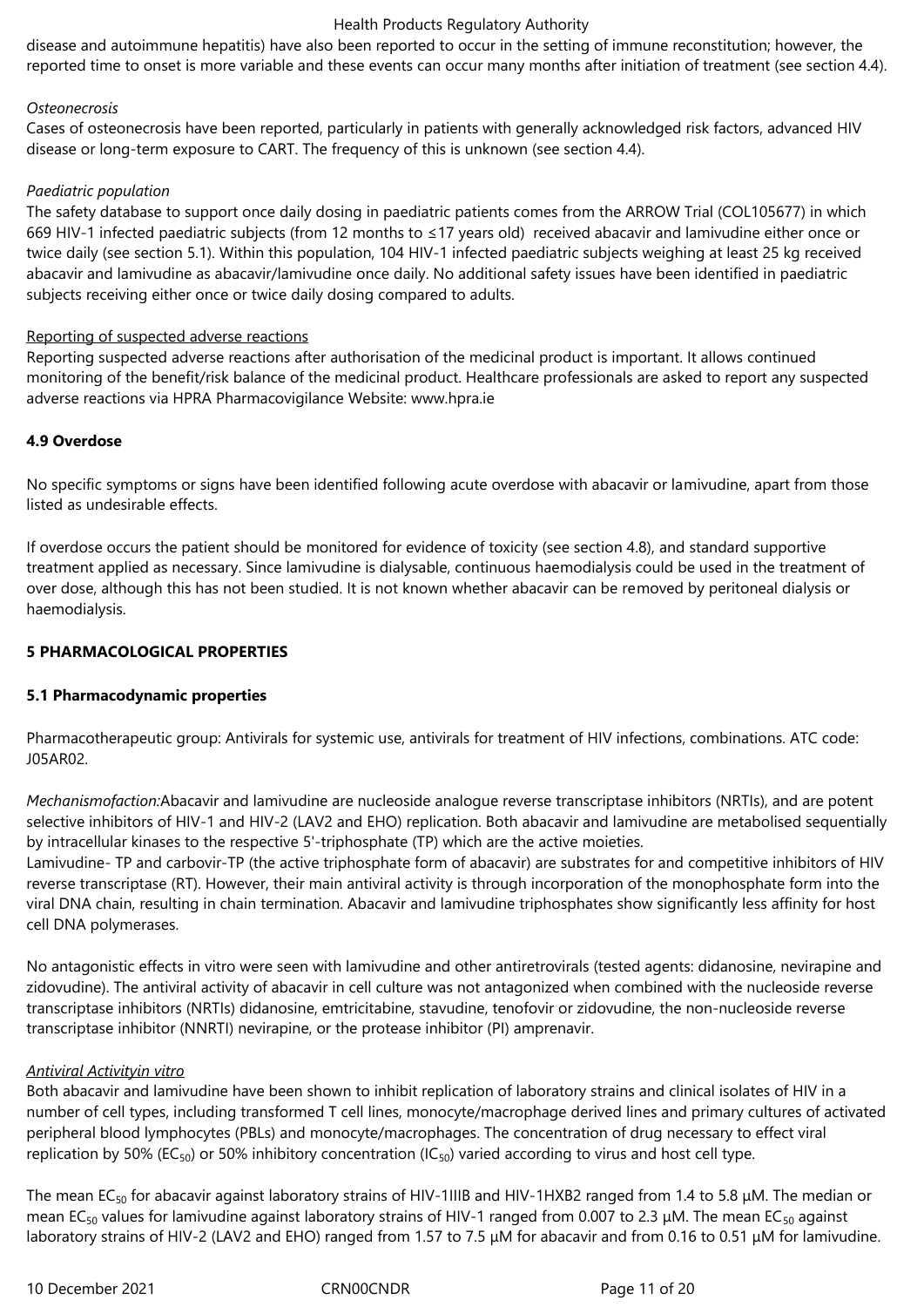The EC50 values of abacavir against HIV-1 Group M subtypes (A-G) ranged from 0.002 to 1.179 μM, against Group O from 0.022 to 1.21 μM, and against HIV-2 isolates, from 0.024 to 0.49 μM. For lamivudine, the EC<sub>50</sub> values against HIV-1 subtypes (A-G) ranged from 0.001 to 0.170 μM, against Group O from 0.030 to 0.160 μM and against HIV-2 isolates from 0.002 to 0.120 μM in peripheral blood mononuclear cells.

Baseline HIV-1 samples from therapy-naive subjects with no amino acid substitutions associated with *resistance*have been evaluated using either the multi-cycle Virco Antivirogram™ assay (n=92 from COL40263) or the the single cycle Monogram Biosciences PhenoSense™ assay (n=138 from ESS30009). These resulted in median EC<sub>50</sub> values of 0.912 μM (range: 0.493 to 5.017 μM) and 1.26 µM (range 0.72 to 1.91 μM) respectively for abacavir, and median EC50 values of 0.429 μM (range: 0.200 to 2.007 μM) and 2.38 μM (1.37 to 3.68 μM) respectively for lamivudine.

Phenotypic susceptibility analyses of clinical isolates from antiretroviral-naïve patients with HIV-1 Group M non-B subtypes in three studies have each reported that all viruses were fully susceptible to both abacavir and lamivudine; one study of 104 isolates that included subtypes A and A1 (n=26), C (n=1), D (n=66), and the circulating recombinant forms (CRFs) AD (n=9), CD  $(n=1)$ , and a complex inter-subtype recombinant\_cpx  $(n=1)$ , a second study of 18 isolates including subtype G  $(n=14)$  and CRF\_AG (n=4) from Nigeria, and a third study of six isolates (n=4 CRF\_AG, n=1 A and n=1 undetermined) from Abidjan (Côte d'Ivoire).

HIV-1 isolates (CRF01\_AE, n=12; CRF02\_AG, n=12; and Subtype C or CRF\_AC, n=13) from 37 untreated patients in Africa and Asia were susceptible to abacavir (IC<sub>50</sub> fold changes <2.5), and lamivudine (IC<sub>50</sub> fold changes <3.0), except for two CRF02\_AG isolates with fold-changes of 2.9 and 3.4 for abacavir. Group O isolates from antiviral naïve patients tested for lamivudine activity were highly sensitive.

The combination of abacavir and lamivudine has demonstrated antiviral activity in cell culture against non-subtype B isolates and HIV-2 isolates with equivalent antiviral activity as for subtype B isolates.

## **Resistance**

# *Invivoresistance*

Abacavir-resistant isolates of HIV-1 have been selected *in-vitro*in wild-type strain HIV-1 (HXB2) and are associated with specific genotypic changes in the RT codon region (codons M184V, K65R, L74V and Y115). Selection for the M184V mutation occurred first and resulted in a two fold increase in IC<sub>50</sub>. Continued passage in increasing concentrations of drug resulted in selection for double RT mutants 65R/184V and 74V/184V or triple RT mutant 74V/115Y/184V. Two mutations conferred a 7- to 8-fold change in abacavir susceptibility and combinations of three mutations were required to confer more than an 8-fold change in susceptibility. Passage with a zidovudine resistant clinical isolate RTMC also selected for the 184V mutation.

HIV-1 resistance to lamivudine involves the development of a M184I or, more commonly, M184V amino acid change close to the active site of the viral RT. Passage of HIV-1 (HXB2) in the presence of increasing 3TC concentrations results in high-level ( $>100$  to  $>500$ -fold) lamivudine-resistant viruses and the RT M184I or V mutation is rapidly selected. The IC<sub>50</sub> for wild-type HXB2 is 0.24 to 0.6  $\mu$ M, while the IC<sub>50</sub> for M184V containing HXB2 is >100 to 500  $\mu$ M.

# AntiviraltherapyAccordingtoGenotypic/PhenotypicResistance

# *Invivoresistance(Therapy-naïvepatients)*

The M184V or M184I variants arise in HIV-1 infected patients treated with lamivudine-containing antiretroviral therapy.

Isolates from most patients experiencing virological failure with a regimen containing abacavir in pivotal clinical trials showed either no NRTI-related changes from baseline (45%) or only M184V or M184I selection (45%). The overall selection frequency for M184V or M184I was high (54%), and less common was the selection of L74V (5%), K65R (1%) and Y115F (1%) (see table below). The inclusion of zidovudine in the regimen has been found to reduce the frequency of L74V and K65R selection in the presence of abacavir (with zidovudine: 0/40, without zidovudine: 15/192, 8%).

| <b>Therapy</b>                 | <b>Abacavir + Combivir1</b> | Abacavir + lamivudine + NNRTI | Abacavir +<br>lamivudine +<br>PI (or<br><b>Pl/ritonavir)</b> | Total      |
|--------------------------------|-----------------------------|-------------------------------|--------------------------------------------------------------|------------|
| <b>Number of Subjects</b>      | 282                         | 1094                          | 909                                                          | 2285       |
| Number of Virological Failures | 43                          | 90                            | 158                                                          | 306        |
| <b>Number of On-</b>           | 40 (100%)                   | 51 (100%)2                    | 141 (100%)                                                   | 232 (100%) |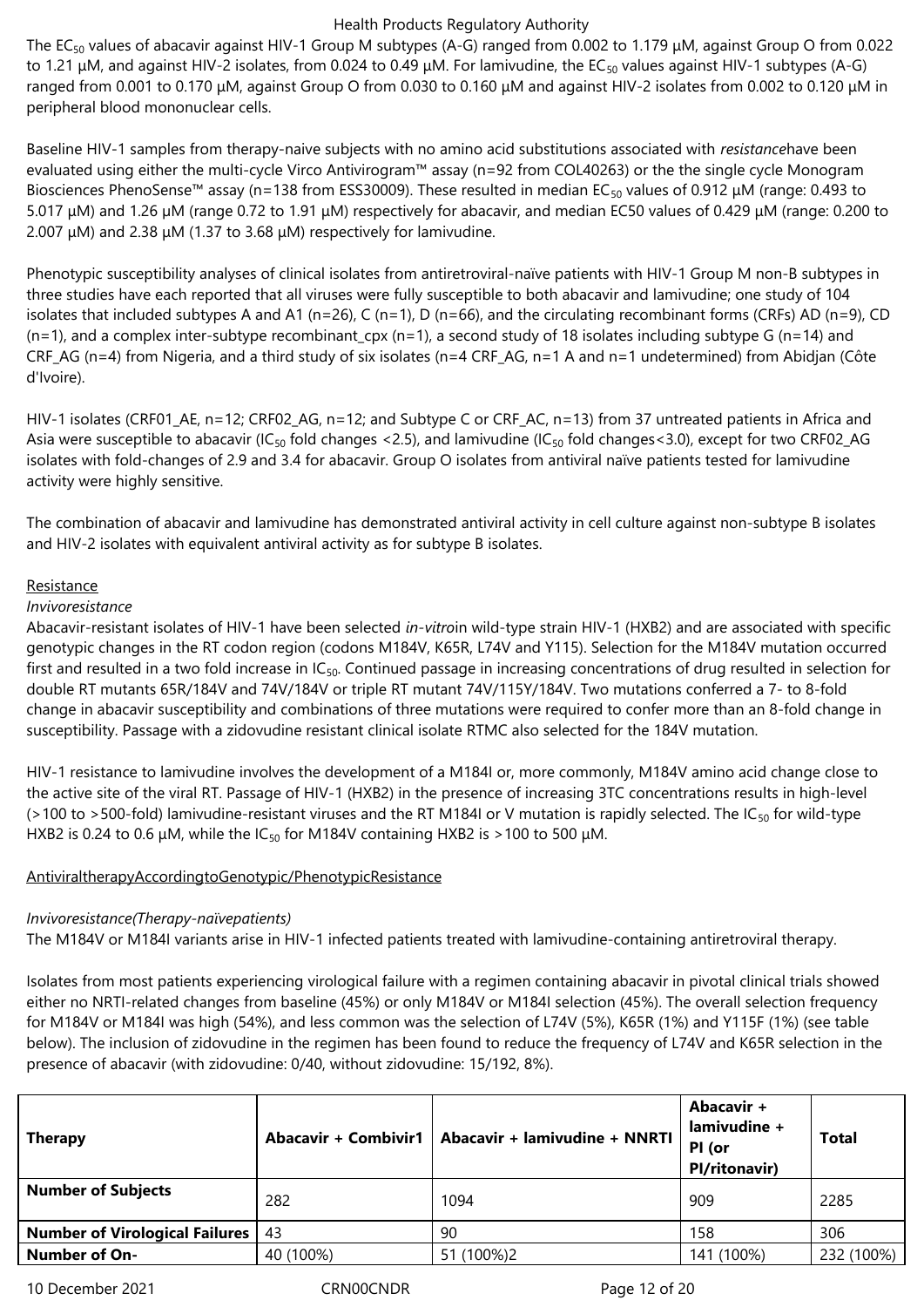| <b>Therapy Genotypes</b> |          |          |          |           |
|--------------------------|----------|----------|----------|-----------|
| <b>K65R</b>              |          | (2%)     | 2(1%)    | 3(1%)     |
| <b>L74V</b>              |          | 9(18%)   | 3(2%)    | 12 (5%)   |
| <b>Y115F</b>             |          | 2(4%)    |          | 2(1%)     |
| <b>M184V/I</b>           | 34 (85%) | 22 (43%) | 70 (50%) | 126 (54%) |
| TAMs <sup>3</sup>        | 3(8%)    | 2(4%)    | 4 (3%)   | 9(4%)     |

1. Combivir is a fixed dose combination of lamivudine and zidovudine

2. Includes three non-virological failures and four unconfirmed virological failures.

3. Number of subjects with ≥1 Thymidine Analogue Mutations (TAMs).

TAMs might be selected when thymidine analogs are associated with abacavir. In a meta-analysis of six clinical trials, TAMs were not selected by regimens containing abacavir without zidovudine (0/127), but were selected by regimens containing abacavir and the thymidine analogue zidovudine (22/86, 26%).

# *Invivoresistance(Therapyexperiencedpatients)*

The M184V or M184I variants arise in HIV-1 infected patients treated with lamivudine-containing antiretroviral therapy and confer high-level resistance to lamivudine. *In vitro* data tend to suggest that the continuation of lamivudine in anti- retroviral regimen despite the development of M184V might provide residual anti-retroviral activity (likely through impaired viral fitness). The clinical relevance of these findings is not established. Indeed, the available clinical data are very limited and preclude any reliable conclusion in the field. In any case, initiation of susceptible NRTIs should always be preferred to maintenance of lamivudine therapy. Therefore, maintaining lamivudine therapy despite emergence of M184V mutation should only be considered in cases where no other active NRTIs are available.

Clinically significant reduction of susceptibility to abacavir has been demonstrated in clinical isolates of patients with uncontrolled viral replication, who have been pre-treated with and are resistant to other nucleoside inhibitors. In a meta-analysis of five clinical trials where ABC was added to intensify therapy, of 166 subjects, 123 (74%) had M184V/I, 50 (30%) had T215Y/F, 45 (27%) had M41L, 30 (18%) had K70R and 25 (15%) had D67N. K65R was absent and L74V and Y115F were uncommon (≤3%). Logistic regression modelling of the predictive value for genotype (adjusted for baseline plasma HIV-1RNA [vRNA], CD4+ cell count, number and duration of prior antiretroviral therapies) showed that the presence of 3 or more NRTI resistance-associated mutations was associated with reduced response at Week 4 (p=0.015) or 4 or more mutations at median Week 24 (p≤0.012). In addition, the 69 insertion complex or the Q151M mutation, usually found in combination with A62V, V75I, F77L and F116Y, cause a high level of resistance to abacavir.

| <b>BaselineReverse Transcriptase Mutation</b> |    | Week 4<br>$(n = 166)$                                    |                                            |
|-----------------------------------------------|----|----------------------------------------------------------|--------------------------------------------|
|                                               | n  | <b>Median</b><br><b>Change vRNA</b><br>$(log_{10} c/mL)$ | <b>Percent with</b><br><400 copies/mL vRNA |
| <b>None</b>                                   | 15 | $-0.96$                                                  | 40%                                        |
| M184Valone                                    | 75 | $-0.74$                                                  | 64%                                        |
| <b>AnyoneNRTI</b><br>mutation                 | 82 | $-0.72$                                                  | 65%                                        |
| <b>AnytwoNRTI- associatedmutation</b>         | 22 | $-0.82$                                                  | 32%                                        |
| <b>AnythreeNRTI- associatedmutations</b>      | 19 | $-0.30$                                                  | 5%                                         |
| <b>FourormoreNRTI- associatedmutations</b>    | 28 | $-0.07$                                                  | 11%                                        |

## *Phenotypicresistanceandcross-resistance*

Phenotypic resistance to abacavir requires M184V with at least one other abacavir-selected mutation, or M184V with multiple TAMs. Phenotypic cross- resistance to other NRTIs with M184V or M184I mutation alone is limited. Zidovudine, didanosine, stavudine and tenofovir maintain their antiretroviral activities against such HIV-1 variants. The presence of M184V with K65R does give rise to cross‑resistance between abacavir, tenofovir, didanosine and lamivudine, and M184V with L74V gives rise to cross-resistance between abacavir, didanosine and lamivudine. The presence of M184V with Y115F gives rise to cross-resistance between abacavir and lamivudine. Readily available genotypic drug resistance interpretation algorithms and commercially available susceptibility tests have established clinical cut offs for reduced activity for abacavir and lamivudine as separate drug entities that predict susceptibility, partial susceptibility or resistance based upon either direct measurement of susceptibility or by calculation of the HIV-1 resistance phenotype from the viral genotype. Appropriate use of abacavir and lamivudine can be guided using these currently recommended resistance algorithms.

10 December 2021 CRN00CNDR Page 13 of 20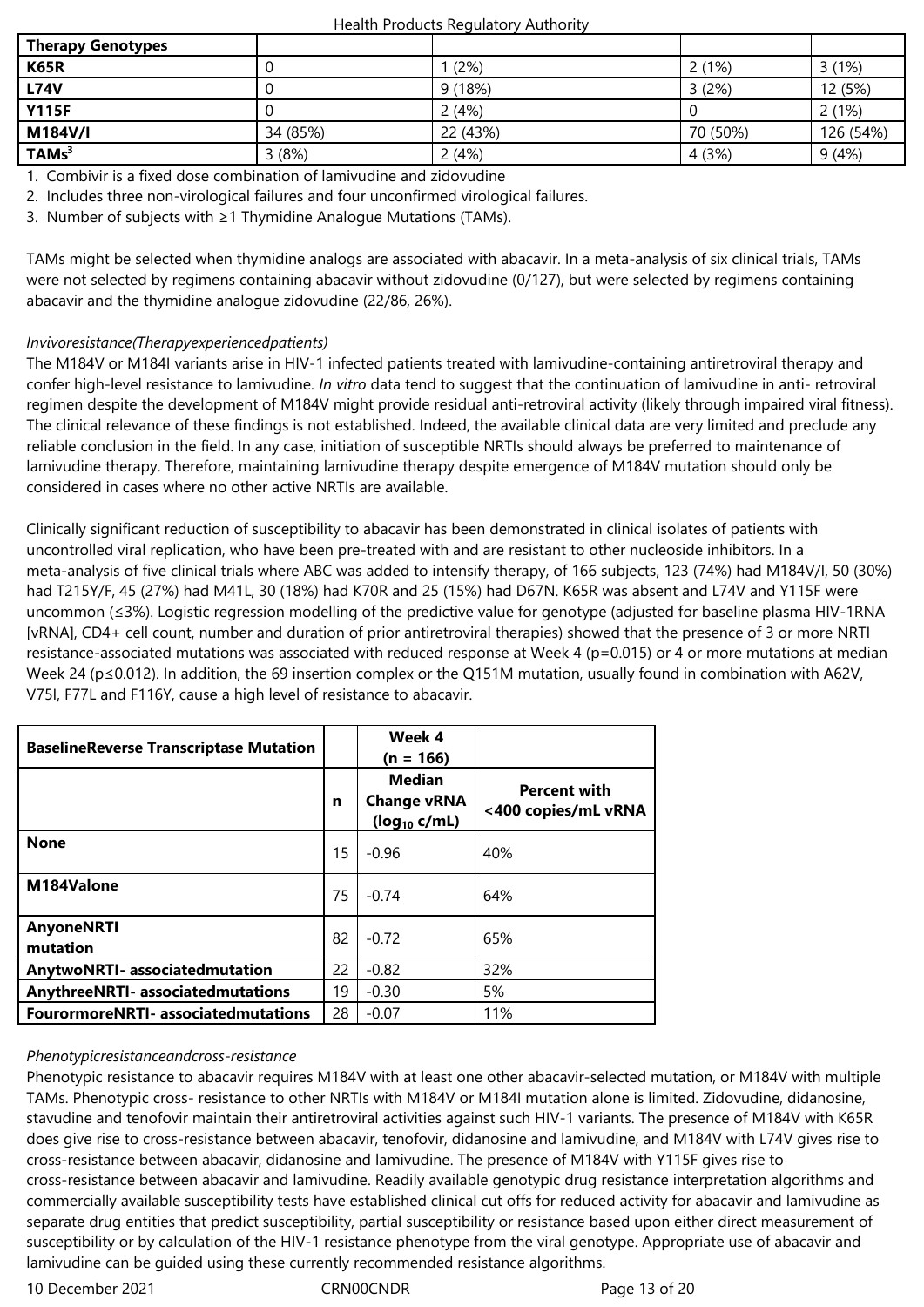Cross-resistance between abacavir or lamivudine and antiretrovirals from other classes e.g. PIs or NNRTIs is unlikely.

## *Clinicalexperience*

Clinical experience with the combination of abacavir and lamivudine as a once daily regimen is mainly based on four studies in treatment-naïve subjects, CNA30021, EPZ104057 (HEAT study), ACTG5202, and CNA109586 (ASSERT study) and two studies in treatment-experienced subjects, CAL30001 and ESS30008.

## Therapy-naïve patients

The combination of abacavir and lamivudine as a once daily regimen is supported by a 48 weeks multi-centre, double-blind, controlled study (CNA30021) of 770 HIV-infected, therapy-naïve adults. These were primarily asymptomatic HIV infected patients (CDC stage A). They were randomised to receive either abacavir (ABC) 600 mg once daily or 300 mg twice daily, in combination with lamivudine 300 mg once daily and efavirenz 600 mg once daily. The results are summarised by subgroup in the table below:

# **EfficacyOutcomeatWeek48inCNA30021bybaselineHIV-1RNAandCD4 Categories (ITTe TLOVRARTnaïvesubjects).**

|                                                         | <b>ABCQD</b><br>$+3TC+EFV(n=384)$       | ABCBID+3TC+EFV (n=386) |
|---------------------------------------------------------|-----------------------------------------|------------------------|
| <b>ITT-EPopulation</b><br><b>TLOVRanalysis</b>          | Proportion with HIV-1 RNA <50 copies/mL |                        |
| <b>AllSubjects</b>                                      | 253/384 (66%)                           | 261/386 (68%)          |
| BaselineRNAcategory <100,000copies/mL                   | 141/217 (65%)                           | 145/217 (67%)          |
| BaselineRNAcategory >=100,000copies/mL                  | 112/167 (67%)                           | 116/169 (69%)          |
| <b>BaselineCD4category&lt;50</b>                        | 3/6(50%)                                | 4/6 (67%)              |
| BaselineCD4category50-100                               | 21/40 (53%)                             | 23/37 (62%)            |
| BaselineCD4category101-200                              | 57/85 (67%)                             | 43/67 (64%)            |
| BaselineCD4category201-350                              | 101/143 (71%)                           | 114/170 (67%)          |
| <b>BaselineCD4category&gt;350</b>                       | 71/109 (65%)                            | 76/105 (72%)           |
| >1logreductioninHIVRNAor <50cp/mL<br><b>AllPatients</b> | 372/384 (97%)                           | 373/386 (97%)          |

Similar clinical success (point estimate for treatment difference: -1.7, 95% CI –8.4, 4.9) was observed for both regimens. From these results, it can be concluded with 95% confidence that the true difference is no greater than 8.4% in favour of the twice daily regimen. This potential difference is sufficiently small to draw an overall conclusion of non-inferiority of abacavir once daily over abacavir twice daily.

There was a low, similar overall incidence of virologic failure (viral load > 50 copies/mL) in both the once and twice daily treatment groups (10% and 8% respectively). In the small sample size for genotypic analysis, there was a trend toward a higher rate of NRTI-associated mutations in the once daily versus the twice daily abacavir regimens. No firm conclusion could be drawn due to the limited data derived from this study.

There are conflicting data in some comparative studies with abacavir/lamivudine *i.e. HEAT, ACTG5202 and ASSERT*:

EPZ104057 (HEAT study) was a randomised, double-blind, placebo-matched, 96 week, multi-centre study with the primary objective of evaluating the relative efficacy of abacavir/lamivudine (ABC/3TC, 600mg/300mg) and tenofovir /emtricitabine (TDF/FTC, 300mg/200mg), each given once-daily in combination with lopinavir/ritonavir (LPV/r, 800mg/200mg) in HIV-infected, therapy-naive adults. The primary efficacy analysis was performed at week 48 with study continuation to week 96 and demonstrated non-inferiority. The results are summarised below:

# **Virologic Response Based on Plasma HIV-1 RNA < 50 copies/mL**

## **ITT-Exposed Population M=F switch included**

| <b>Virologic Response</b>                                  |           | ABC/3TC +LPV/r<br>$(N = 343)$ |         | TDF/FTC + LPV/r<br>$(N = 345)$ |         |
|------------------------------------------------------------|-----------|-------------------------------|---------|--------------------------------|---------|
|                                                            |           | Week 48                       | Week 96 | Week 48                        | Week 96 |
| <b>Overall response (stratified by baseline HIV-1 RNA)</b> |           | 231/343                       | 205/343 | 232/345                        | 200/345 |
|                                                            |           | (68%)                         | (60%)   | (67%)                          | (58%)   |
| 10 December 2021                                           | CRN00CNDR |                               |         | Page 14 of 20                  |         |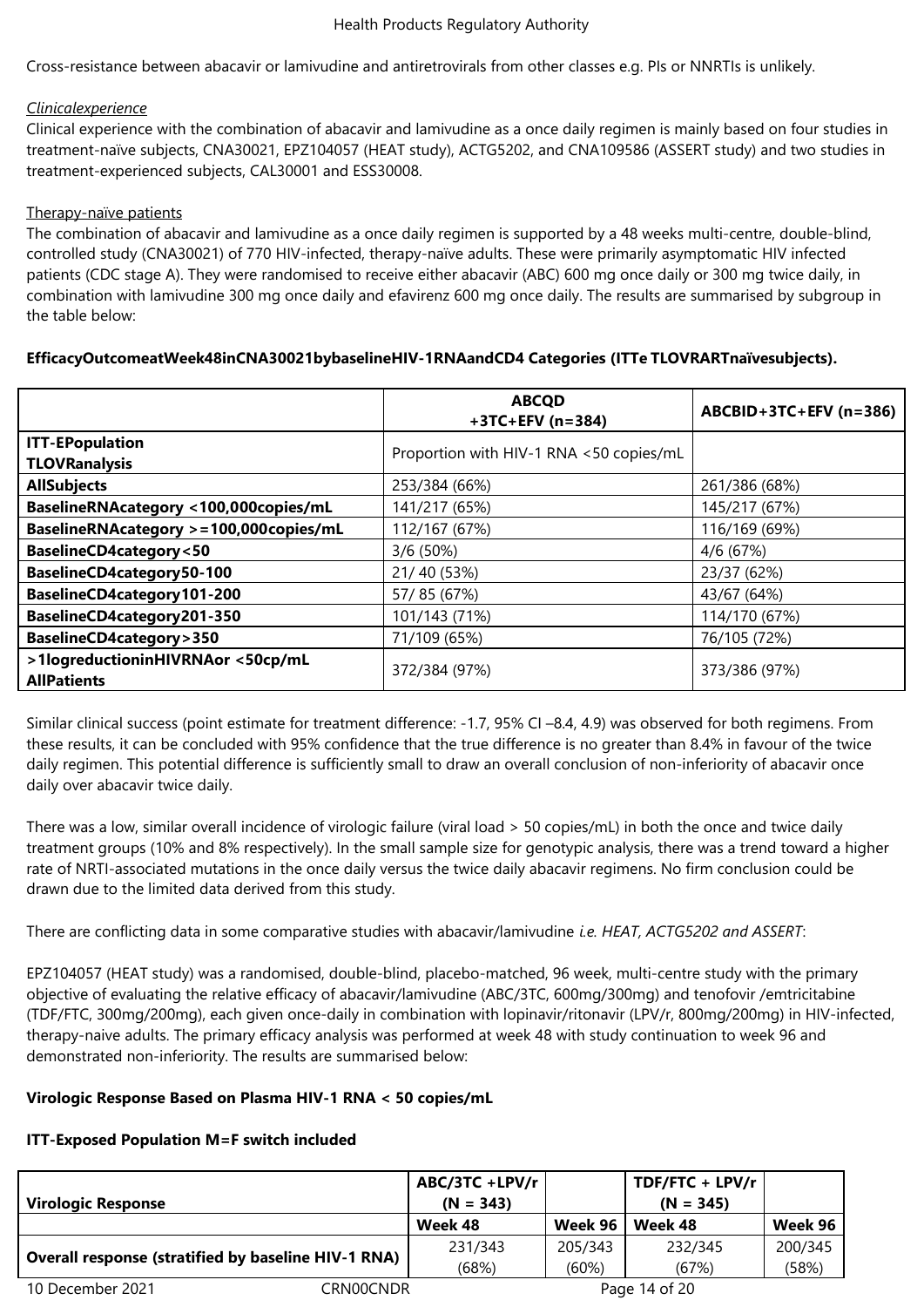| <b>Health Products Regulatory Authority</b> |         |         |         |         |  |
|---------------------------------------------|---------|---------|---------|---------|--|
| <b>Response by Baseline HIV-1 RNA</b>       | 134/188 | 118/188 | 141/205 | 119/205 |  |
| <100.000 c/mL                               | ′71%)   | (63%)   | (69%)   | (58%)   |  |
| <b>Response by Baseline HIV-1 RNA</b>       | 97/155  | 87/155  | 91/140  | 81/140  |  |
| ≥100.000 c/mL                               | (63%)   | (56%)   | (65%)   | (58%)   |  |

A similar virologic response was observed for both regimens (point estimate for treatment difference at week 48: 0.39%, 95% CI*:* -6.63, 7.40).

ACTG 5202 study was a, multi-centre, comparative, randomised study of double-blind abacavir/lamivudine or emtricitabine/tenofovir in combination with open-label efavirenz or atazanavir/ritonavir in treatment-naïve HIV-1 infected patients. Patients were stratified at screening based on plasma HIV-1 RNA levels < 100,000 and ≥ 100,000 copies/mL.

An interim analysis from ACTG 5202 revealed that abacavir/lamivudine was associated with a statistically significantly higher risk of virological failure as compared to emtricitabine/tenofovir (defined as viral load >1000 copies/mL at or after 16 weeks and before 24 weeks or HIV-RNA level >200 copies/mL at or after 24 weeks) in subjects with a screening viral load ≥100,000 copies/mL (estimated hazard ratio: 2.33, 95% CI: 1.46, 3.72, p=0.0003). The Data Safety Monitoring Board (DSMB) recommended that consideration be given to change in the therapeutic management of all subjects in the high viral load stratum due to the efficacy differences observed. The subjects in the low viral load stratum remained blinded and on-study.

Analysis of the data from subjects in the low viral load stratum showed no demonstrable difference between the nucleoside backbones in the proportion of patients free of virological failure at week 96. The results are presented below:

- 88.3% with ABC/3TC vs 90.3% with TDF/FTC when taken with atazanavir/ritonavir as third drug, treatment difference -2.0% (95% CI -7.5%, 3.4%),
- 87.4% with ABC/3TC vs 89.2% with TDF/FTC, when taken with efavirenz as third drug, treatment difference -1.8% (95% CI -7.5%, 3.9%). CNA109586 (ASSERT study), a multi-centre, open label, randomised study of abacavir/lamivudine (ABC/3TC, 600mg/300mg) and tenofovir/emtricitabine (TDF/FTC, 300mg/200mg), each given once daily with efavirenz (EFV, 600mg) in ART naïve, HLA-B\*5701 negative, HIV-1 infected adults. The virologic results are summarised in the table below: **VirologicResponseatWeek48ITT-ExposedPopulation<50copies/mL TLOVR**

|                                              | $ABC/3TC$ + EFV (N = 192)   TDF/FTC+ EFV (N=193) |         |  |
|----------------------------------------------|--------------------------------------------------|---------|--|
|                                              | 114/192                                          | 137/193 |  |
| Overallresponse                              | (59%)                                            | (71%)   |  |
|                                              | 61/95                                            | 62/83   |  |
| Response by Baseline HIV-1 RNA <100,000 c/mL | (64%)                                            | (75%)   |  |
|                                              | 53/97                                            | 75/110  |  |
| Response by Baseline HIV-1 RNA ≥100,000 c/mL | (55%)                                            | (68%)   |  |

At week 48, a lower rate of virologic response was observed for ABC/3TC compared to TDF/FTC (point estimate for the treatment difference: 11.6%, 95% CI*:* 2.2, 21.1).

# Therapy-experienced patients

Data from two studies, CAL30001 and ESS30008 demonstrated that abacavir/lamivudine once daily has similar virological efficacy to abacavir 300 mg twice daily plus lamivudine 300 mg once daily or 150 mg twice daily in therapy-experienced patients.

In study CAL30001, 182 treatment-experienced patients with virologic failure were randomised and received treatment with either abacavir/lamivudine once daily or abacavir 300 mg twice daily plus lamivudine 300 mg once daily, both in combination with tenofovir and a PI or an NNRTI for 48 weeks. Similar reductions in HIV-1 RNA as measured by average area under the curve minus baseline were observed, indicating that the abacavir/lamivudine group was non-inferior to the abacavir plus lamivudine twice daily group (AAUCMB, -1.65  $log_{10}$  copies/mL versus -1.83  $log_{10}$  copies/mL respectively, 95% CI -0.13, 0.38). Proportions with HIV-1 RNA < 50 copies/mL (50% versus 47%) and < 400 copies/mL (54% versus 57%) at week 48 were also similar in each group (ITT population). However, as there were only moderately experienced patients included in this study with an imbalance in baseline viral load between the arms, these results should be interpreted with caution.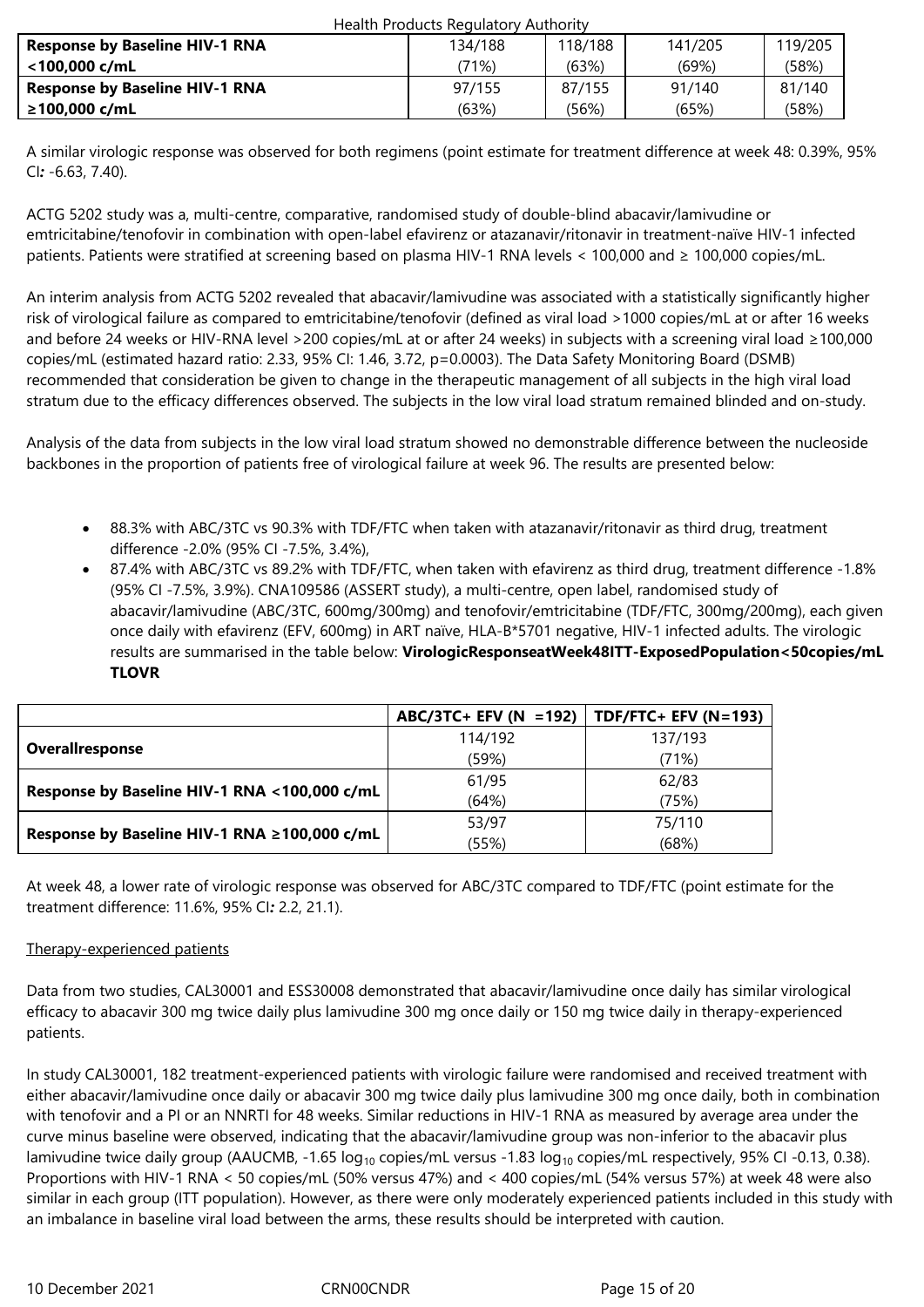In study ESS30008, 260 patients with virologic suppression on a first line therapy regimen containing abacavir 300 mg plus lamivudine 150 mg, both given twice daily and a PI or NNRTI, were randomised to continue this regimen or switch to abacavir/lamivudine plus a PI or NNRTI for 48 weeks. Results at 48 weeks indicated that the abacavir/lamivudine group was associated with a similar virologic outcome (non-inferior) compared to the abacavir plus lamivudine group, based on proportions of subjects with HIV-1 RNA < 50 copies/mL (90% and 85% respectively, 95% CI -2.7, 13.5).

A genotypic sensitivity score (GSS) has not been established by the MAH for the abacavir/lamivudine combination. The proportion of treatment-experienced patients in the CAL30001 study with HIV- RNA <50 copies/mL at Week 48 by genotypic sensitivity score in optimized background therapy (OBT) are tabulated. The impact of major IAS-USA defined mutations to abacavir or lamivudine and multi-NRTI resistance associated mutations to the number of baseline mutations on response was also evaluated. The GSS was obtained from the Monogram reports with susceptible virus ascribed the values '1-4' based upon the numbers of drugs in the regimen and with virus with reduced susceptibility ascribed the value '0'. Genotypic sensitivity scores were not obtained for all patients at baseline. Similar proportions of patients in the once-daily and twice-daily abacavir arms of CAL30001 had GSS scores of <2 or ≥2 and successfully suppressed to <50 copies/mL by Week 48.

# **Proportion of Patients in CAL30001 with <50 copies/mL at Week 48 by Genotypic Sensitivity Score in OBT and Number of Baseline Mutations**

|                             | ABC/3TCFDCQD (n=94)<br>Number of Baseline Mutations1 |             |             |          | <b>ABCBID</b><br>$+3TCQD(n=88)$ |
|-----------------------------|------------------------------------------------------|-------------|-------------|----------|---------------------------------|
| Genotypic<br><b>SSinOBT</b> | All                                                  | $0 - 1$     | $2 - 5$     | $6+$     | All                             |
| $\leq$ 2                    | 10/24 (42%)                                          | 3/24(13%)   | 7/24 (29%)  | 0        | 12/26 (46%)                     |
| >2                          | 29/56 (52%)                                          | 21/56 (38%) | 8/56 (14%)  | 0        | 27/56 (48%)                     |
| <b>Unknown</b>              | 8/14 (57%)                                           | 6/14(43%)   | 2/14(14%)   | 0        | $2/6$ (33%)                     |
| All                         | 47/94 (50%)                                          | 30/94 (32%) | 17/94 (18%) | $\Omega$ | 41/88 (47%)                     |

<sup>1</sup> Major IAS-USA defined mutations to Abacavir or Lamivudine and multi-NRTI resistance associated mutations

For the CNA109586 (ASSERT) and CNA30021 studies in treatment-naïve patients, genotype data was obtained for only a subset of patients at screening or at baseline, as well as for those patients who met virologic failure criteria. The partial patient subset of data available for CNA30021 is tabulated below, but must be interpreted with caution. Drug susceptibility scores were assigned for each patient's viral genotype utilising the ANRS 2009 HIV-1 genotypic drug resistance algorithm. Each susceptible drug in the regimen received a score of 1 and drugs for which the ANRS algorithm predicts resistance were ascribed the value '0'.

# **Proportion of Patients in CNA30021with <50 cps/mL at Week 48 by Genotypic Sensitivity Score in OBT and Number of Baseline Mutations**

|                               | ABC QD + 3TC QD + EFV QD (N=384)<br>Number of Baseline Mutations <sup>1</sup> |                            |             |                | $ABC$ BID+<br>$3TC$ QD + EFV QD (N=386) |
|-------------------------------|-------------------------------------------------------------------------------|----------------------------|-------------|----------------|-----------------------------------------|
| Genotypic<br><b>SS in OBT</b> | All                                                                           | 0-1                        | $2 - 5$     | $6+$           | All                                     |
| $\leq$ 2                      | $2/6$ (33%)                                                                   | $2/6$ (33%)                |             | $\theta$       | $3/6(50\%)$                             |
| >2                            | 58/119 (49%)                                                                  | 57/119 (48%)               | 1/119 (<1%) | $\theta$       | 57/114 (50%)                            |
| All                           | 60/125 (48%)                                                                  | 59/125 (47%)   1/125 (<1%) |             | $\overline{0}$ | 60/120 (50%)                            |

<sup>1</sup> Major IAS-USA (Dec 2009) defined mutations for Abacavir or Lamivudine

## *Paediatric population*

A comparison of a regimen including once daily versus twice daily dosing of abacavir and lamivudine was undertaken within a randomised, multicentre, controlled study of HIV-infected, paediatric patients. 1206 paediatric patients aged 3 months to 17 years enrolled in the ARROW Trial (COL105677) and were dosed according to the weight - band dosing recommendations in the World Health Organisation treatment guidelines (Antiretroviral therapy of HIV infection in infants and children, 2006). After 36 weeks on a regimen including twice daily abacavir and lamivudine, 669 eligible subjects were randomised to either continue twice daily dosing or switch to once daily abacavir and lamivudine for at least an additional 96 weeks. Within this population, 104 patients, weighing at least 25 kg, received 600 mg abacavir and 300 mg lamivudine as abacavir/lamivudine once daily, with a median duration of exposure of 596 days.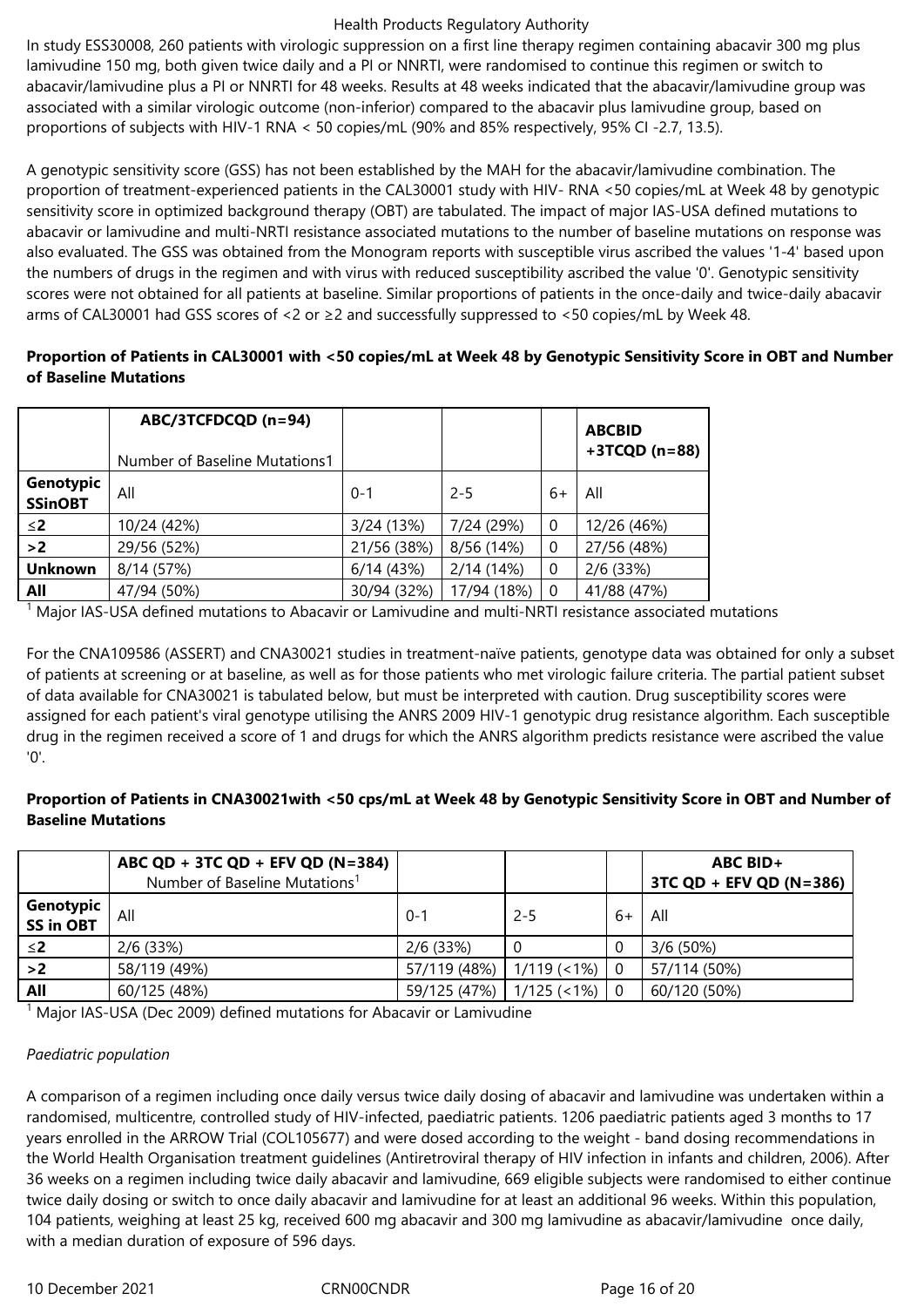Among the 669 subjects randomized in this study (from 12 months to ≤17 years old), the abacavir/lamivudine once daily dosing group was demonstrated to be non-inferior to the twice daily group according to the pre-specified non-inferiority margin of -12%, for the primary endpoint of <80 c/mL at Week 48 as well as at Week 96 (secondary endpoint) and all other thresholds tested (<200c/mL, <400c/mL, <1000c/mL), which all fell well within this non-inferiority margin. Subgroup analyses testing for heterogeneity of once versus twice daily demonstrated no significant effect of sex, age, or viral load at randomisation. Conclusions supported non-inferiority regardless of analysis method.

Among the 104 patients who received abacavir/lamivudine, including the ones who were between 40 kg and 25 kg, the viral suppression was similar.

# **5.2 Pharmacokinetic properties**

The fixed-dose combination tablet of abacavir/lamivudine (FDC) has been shown to be bioequivalent to lamivudine and abacavir administered separately. This was demonstrated in a single dose, 3-way crossover bioequivalence study of FDC (fasted) versus 2 x 300 mg abacavir tablets plus 2 x 150 mg lamivudine tablets (fasted) versus FDC administered with a high fat meal, in healthy volunteers ( $n = 30$ ). In the fasted state there was no significant difference in the extent of absorption, as measured by the area under the plasma concentration-time curve (AUC) and maximal peak concentration ( $C_{\text{max}}$ ), of each component. There was also no clinically significant food effect observed between administration of FDC in the fasted or fed state. These results indicate that FDC can be taken with or without food. The pharmacokinetic properties of lamivudine and abacavir are described below.

# Absorption

Abacavir and lamivudine are rapidly and well absorbed from the gastro-intestinal tract following oral administration. The absolute bioavailability of oral abacavir and lamivudine in adults is about 83% and 80-85% respectively. The mean time to maximal serum concentrations ( $t_{max}$ ) is about 1.5 hours and 1.0 hour for abacavir and lamivudine, respectively. Following a single dose of 600 mg of abacavir, the mean (CV) C<sub>max</sub> is 4.26 µg/mL (28%) and the mean (CV) AUC<sub>∞</sub> is 11.95 µg.h/mL (21%). Following multiple-dose oral administration of lamivudine 300 mg once daily for seven days, the mean (CV) steady-state  $C_{\text{max}}$  is 2.04  $\mu$ g/mL (26%) and the mean (CV) AUC<sub>24</sub> is 8.87  $\mu$ g.h/mL (21%).

# Distribution

Intravenous studies with abacavir and lamivudine showed that the mean apparent volume of distribution is 0.8 and 1.3 l/kg respectively. Plasma protein binding studies *in vitro* indicate that abacavir binds only low to moderately (~49%) to human plasma proteins at therapeutic concentrations. Lamivudine exhibits linear pharmacokinetics over the therapeutic dose range and displays limited plasma protein binding *in vitro* (< 36%). This indicates a low likelihood for interactions with other medicinal products through plasma protein binding displacement.

Data show that abacavir and lamivudine penetrate the central nervous system (CNS) and reach the cerebrospinal fluid (CSF). Studies with abacavir demonstrate a CSF to plasma AUC ratio of between 30 to 44%. The observed values of the peak concentrations are 9 fold greater than the IC<sub>50</sub> of abacavir of 0.08  $\mu$ g/mL or 0.26  $\mu$ M when abacavir is given at 600 mg twice daily**.** The mean ratio of CSF/serum lamivudine concentrations 2-4 hours after oral administration was approximately 12%. The true extent of CNS penetration of lamivudine and its relationship with any clinical efficacy is unknown.

## Biotransformation

Abacavir is primarily metabolised by the liver with approximately 2% of the administered dose being renally excreted, as unchanged compound. The primary pathways of metabolism in man are by alcohol dehydrogenase and by glucuronidation to produce the 5'-carboxylic acid and 5'-glucuronide which account for about 66% of the administered dose. These metabolites are excreted in the urine.

Metabolism of lamivudine is a minor route of elimination. Lamivudine is predominately cleared by renal excretion of unchanged lamivudine. The likelihood of metabolic drug interactions with lamivudine is low due to the small extent of hepatic metabolism (5-10%).

## Elimination

The mean half-life of abacavir is about 1.5 hours. Following multiple oral doses of abacavir 300 mg twice a day there is no significant accumulation of abacavir. Elimination of abacavir is via hepatic metabolism with subsequent excretion of metabolites primarily in the urine. The metabolites and unchanged abacavir account for about 83% of the administered abacavir dose in the urine. The remainder is eliminated in the faeces.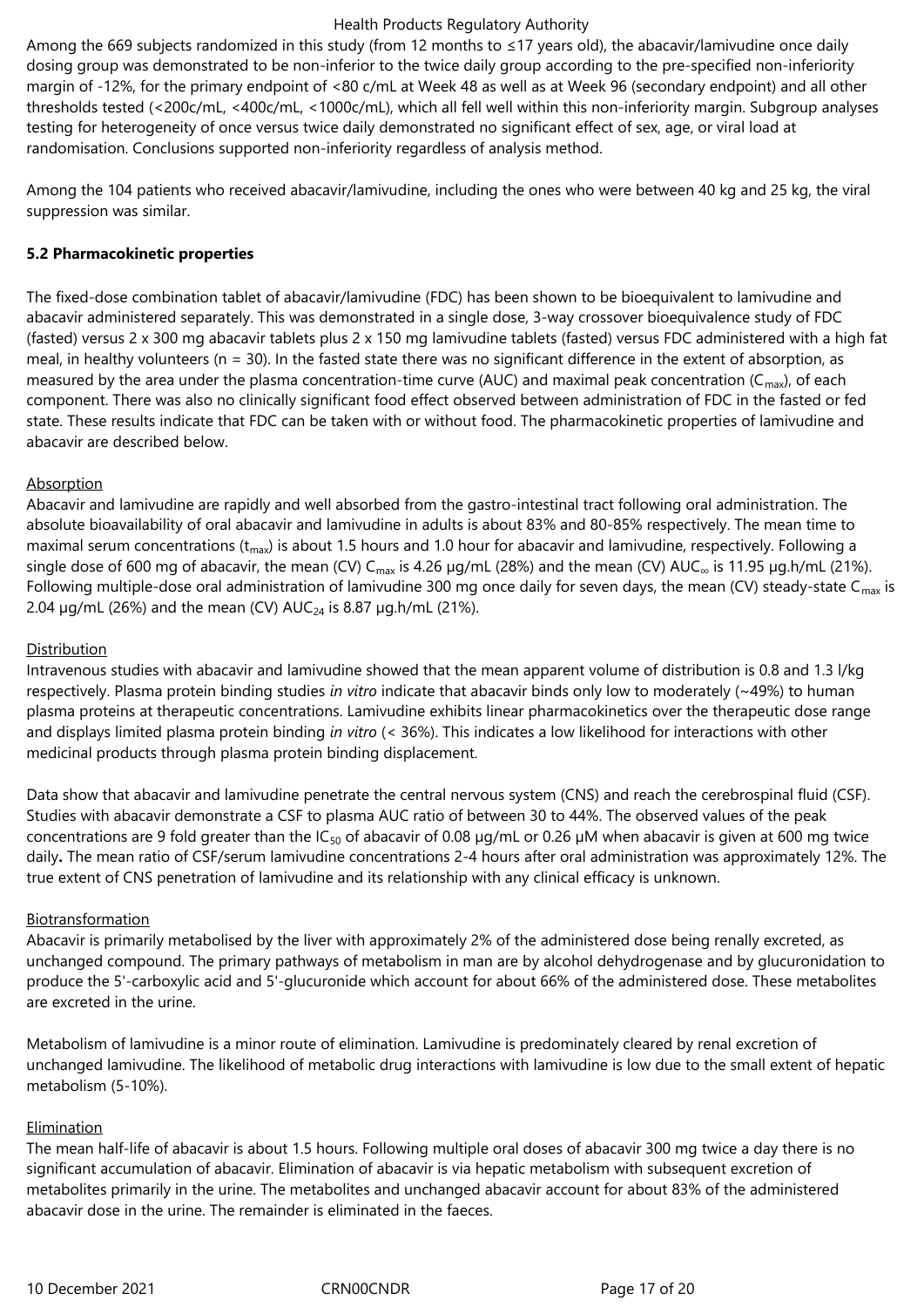The observed lamivudine half-life of elimination is 5 to 7 hours. The mean systemic clearance of lamivudine is approximately 0.32 l/h/kg, predominantly by renal clearance (> 70%) via the organic cationic transport system. Studies in patients with renal impairment show lamivudine elimination is affected by renal dysfunction. Abacavir/Lamivudine Mylan is not recommended for use in patients with a creatinine clearance < 30 mL/min as necessary dose adjustment cannot be made (see section 4.2).

# Intracellular pharmacokinetics

In a study of 20 HIV-infected patients receiving abacavir 300 mg twice daily, with only one 300 mg dose taken prior to the 24 hour sampling period, the geometric mean terminal carbovir-TP intracellular half-life at steady-state was 20.6 hours, compared to the geometric mean abacavir plasma half-life in this study of 2.6 hours. In a crossover study in 27 HIV-infected patients, intracellular carbovir-TP exposures were higher for the abacavir 600 mg once daily regimen (AUC<sub>24,55</sub> + 32 %, C<sub>max24,55</sub> + 99 %) and  $C_{\text{trough}}$  + 18 %) compared to the 300 mg twice daily regimen. For patients receiving lamivudine 300 mg once daily, the terminal intracellular half-life of lamivudine-TP was prolonged to 16-19 hours, compared to the plasma lamivudine half-life of 5-7 hours. In a crossover study in 60 healthy volunteers, intracellular lamivudine-TP pharmacokinetic parameters were similar (AUC<sub>24,ss</sub> and C<sub>max24,ss</sub>) or lower (C<sub>trough</sub> – 24 %) for the lamivudine 300 mg once daily regimen compared to the lamivudine 150 mg twice daily regimen. Overall, these data support the use of lamivudine 300 mg and abacavir 600 mg once daily for the treatment of HIV-infected patients. Additionally, the efficacy and safety of this combination given once daily has been demonstrated in a pivotal clinical study (CNA30021- See Clinical experience).

# Special patient populations

*Hepatic impairment*

Pharmacokinetic data has been obtained for abacavir and lamivudine separately.

Abacavir is metabolised primarily by the liver. The pharmacokinetics of abacavir have been studied in patients with mild hepatic impairment (Child-Pugh score 5-6) receiving a single 600 mg dose, the

median (range) AUC value was 24.1 (10.4 to 54.8) μg.h/mL. The results showed that there was a mean (90% CI) increase of 1.89 fold [1.32; 2.70] in the abacavir AUC, and 1.58 [1.22; 2.04] fold in the elimination half-life. No definitive recommendation on dose reduction is possible in patients with mild hepatic impairment due to substantial variability of abacavir exposure.

Data obtained in patients with moderate to severe hepatic impairment show that lamivudine pharmacokinetics are not significantly affected by hepatic dysfunction.

Based on data obtained for abacavir, Abacavir/Lamivudine Mylan is not recommended in patients with moderate or severe hepatic impairment,

## *Renal impairment*

Pharmacokinetic data have been obtained for lamivudine and abacavir alone. Abacavir is primarily metabolised by the liver with approximately 2% of abacavir excreted unchanged in the urine. The pharmacokinetics of abacavir in patients with end-stage renal disease is similar to patients with normal renal function. Studies with lamivudine show that plasma concentrations (AUC) are increased in patients with renal dysfunction due to decreased clearance. Abacavir/Lamivudine Mylan is not recommended for use in patients with a creatinine clearance < 30 mL/min as necessary dose adjustment cannot be made.

# *Elderly*

No pharmacokinetic data are available in patients over 65 years of age.

## *Children*

Abacavir is rapidly and well absorbed from oral formulations when administered to children. Paediatric pharmacokinetic studies have demonstrated that once daily dosing provides equivalent  $AUC_{24}$  to twice daily dosing of the same total daily dose for both oral solution and tablet formulations.

The absolute bioavailability of lamivudine (approximately 58 to 66%) was lower and more variable in paediatric patients under 12 years of age. However, paediatric pharmacokinetic studies with tablet formulations have demonstrated that once daily dosing provides equivalent  $AUC_{24}$  to twice daily dosing of the same total daily dose.

# **5.3 Preclinical safety data**

With the exception of a negative *in vivo* rat micronucleus test, there are no data available on the effects of the combination of abacavir and lamivudine in animals.

## Mutagenicity and carcinogenicity

10 December 2021 CRN00CNDR Page 18 of 20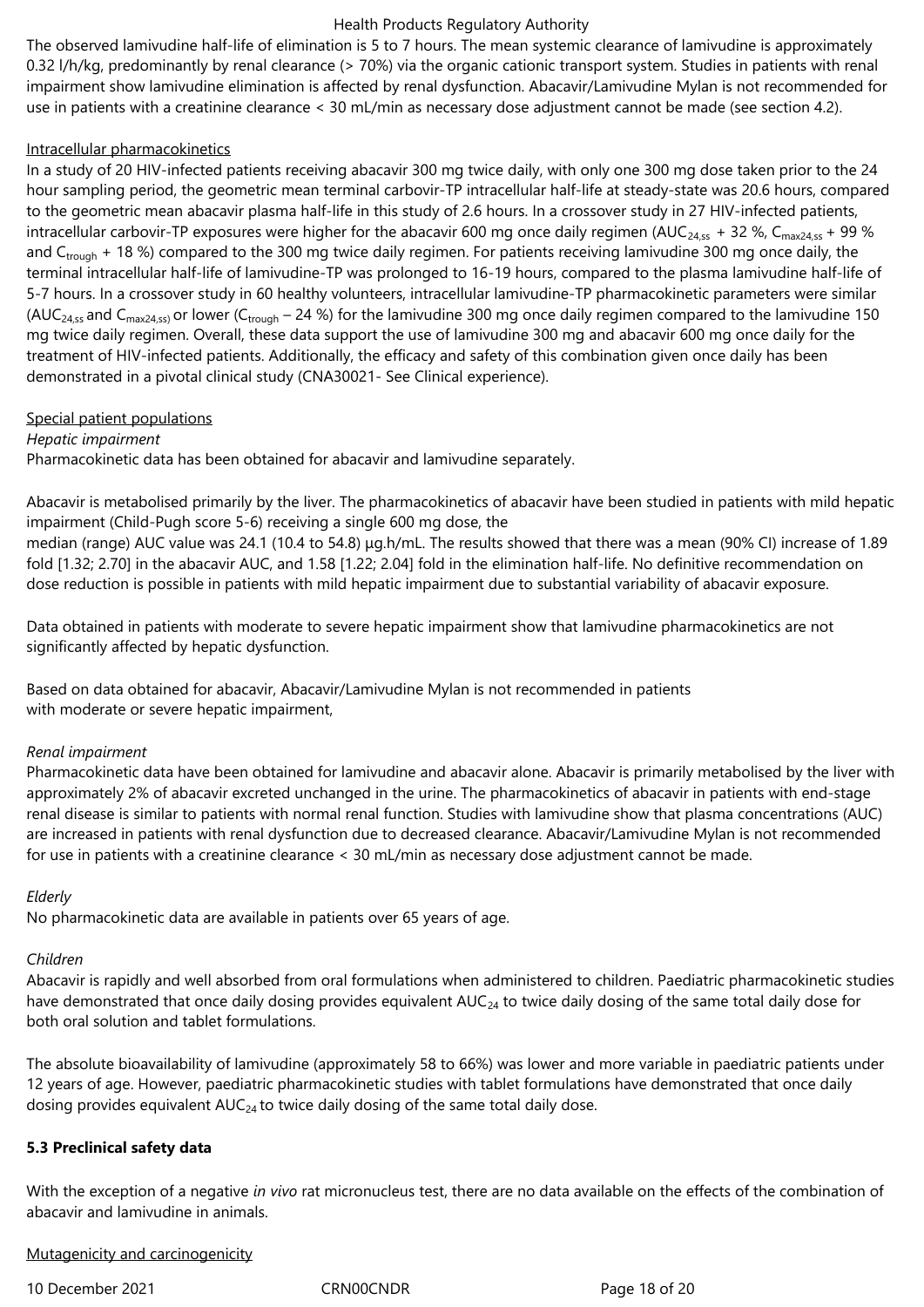Neither abacavir nor lamivudine were mutagenic in bacterial tests, but consistent with other nucleoside analogues, they inhibit cellular DNA replication in *in vitro* mammalian tests such as the mouse lymphoma assay. The results of an *in vivo* rat micronucleus test with abacavir and lamivudine in combination were negative.

Lamivudine has not shown any genotoxic activity in the *in vivo* studies at doses that gave plasma concentrations up to 40-50 times higher than clinical plasma concentrations. Abacavir has a weak potential to cause chromosomal damage both *in vitro*  and *in vivo* at high tested concentrations.

The carcinogenic potential of a combination of abacavir and lamivudine has not been tested. In long- term oral carcinogenicity studies in rats and mice, lamivudine did not show any carcinogenic potential. Carcinogenicity studies with orally administered abacavir in mice and rats showed an increase in the incidence of malignant and non-malignant tumours. Malignant tumours occurred in the preputial gland of males and the clitoral gland of females of both species, and in rats in the thyroid gland of males and in the liver, urinary bladder, lymph nodes and the subcutis of females.

The majority of these tumours occurred at the highest abacavir dose of 330 mg/kg/day in mice and 600 mg/kg/day in rats. The exception was the preputial gland tumour which occurred at a dose of 110 mg/kg in mice. The systemic exposure at the no effect level in mice and rats was equivalent to 3 and 7 times the human systemic exposure during therapy. While the clinical relevance of these findings is unknown, these data suggest that a carcinogenic risk to humans is outweighed by the potential clinical benefit.

# Repeat-dose toxicity

In toxicology studies abacavir was shown to increase liver weights in rats and monkeys. The clinical relevance of this is unknown. There is no evidence from clinical studies that abacavir is hepatotoxic. Additionally, autoinduction of abacavir metabolism or induction of the metabolism of other medicinal products hepatically metabolised has not been observed in man.

Mild myocardial degeneration in the heart of mice and rats was observed following administration of abacavir for two years. The systemic exposures were equivalent to 7 to 24 times the expected systemic exposure in humans. The clinical relevance of this finding has not been determined.

## Reproductive toxicology

In reproductive toxicity studies in animals, lamivudine and abacavir were shown to cross the placenta.

Lamivudine was not teratogenic in animal studies but there were indications of an increase in early embryonic deaths in rabbits at relatively low systemic exposures, comparable to those achieved in humans. A similar effect was not seen in rats even at very high systemic exposure.

Abacavir demonstrated toxicity to the developing embryo and foetus in rats, but not in rabbits. These findings included decreased foetal body weight, foetal oedema, and an increase in skeletal variations/malformations, early intra-uterine deaths and still births. No conclusion can be drawn with regard to the teratogenic potential of abacavir because of this embryo-foetal toxicity.

A fertility study in rats has shown that abacavir and lamivudine had no effect on male or female fertility.

# **6 PHARMACEUTICAL PARTICULARS**

## **6.1 List of excipients**

Tablet core Magnesium stearate Microcrystalline cellulose Crospovidone (Type A) Povidone (K-30) Iron oxide yellow (E172)

Tablet coating Hypromellose HPMC 2910 -3mPas Hypromellose HPMC 2910 -6mPas Titanium dioxide (E171)

10 December 2021 CRN00CNDR Page 19 of 20